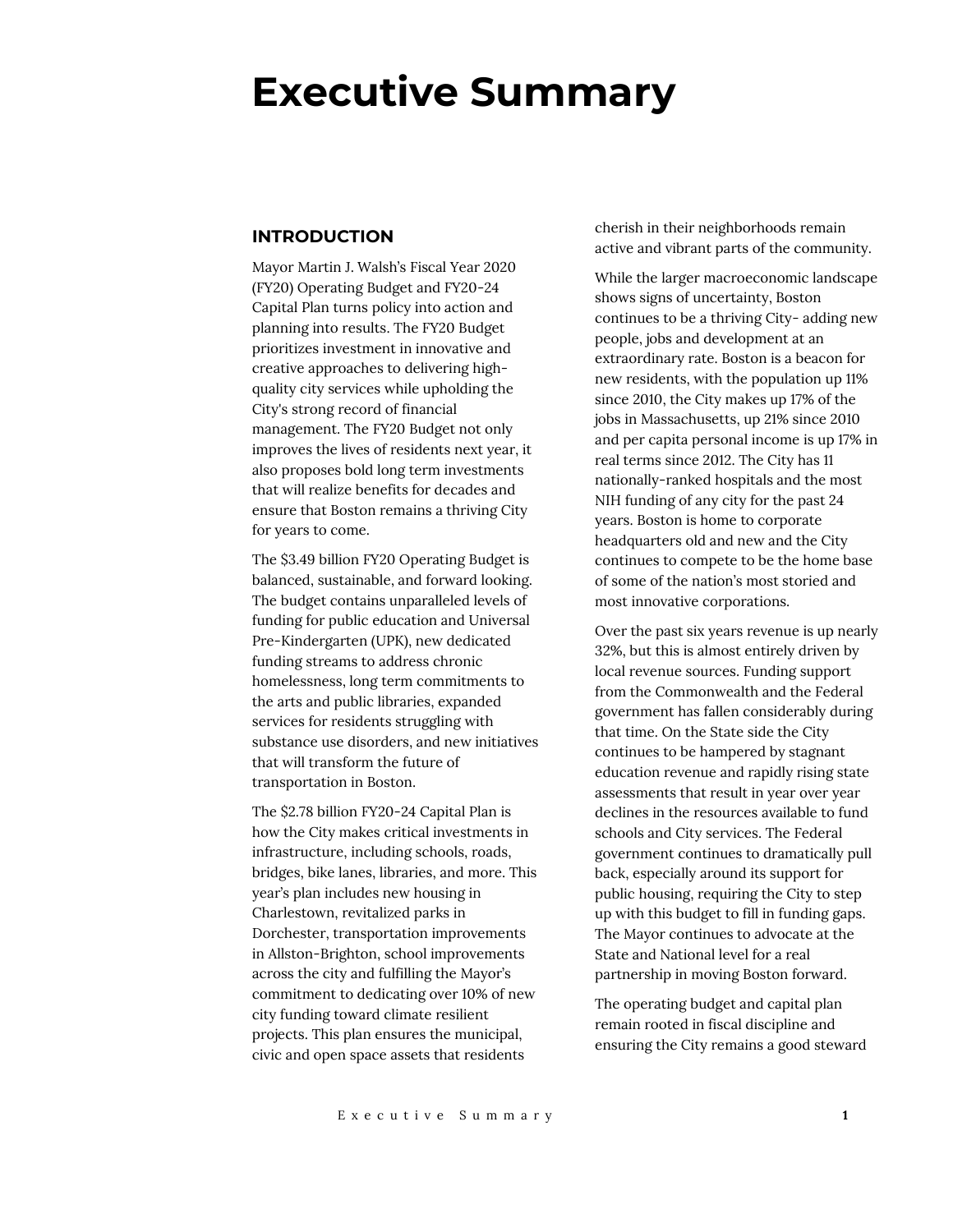of public resources. City departments continue to exhibit responsible spending, cost containment efforts, data-based decision making, proactive fiscal management and long-term planning. The City recently retained its AAA bond rating for the fifth year in a row, and this shared sense of fiscal responsibility will ensure the City maintains that rating into the future.

The FY20 Operating Budget and FY20-24 Capital Plan laid out in the following pages reflect the City's shared priorities to move Boston forward. The proposals include policies adopted by the City that reflect the master planning efforts undertaken by its residents to make Boston a more inclusive and equitable place. This budget is turning policy into action and planning into real results for residents.

## **REVENUE**

Boston's expanding economy is generating growing revenue to support investments in city neighborhoods. Property tax revenue remains the main driver of year-over-year revenue growth, mostly thanks to strong new growth estimates. Local receipts, such as fines, fees and excise tax also continue to grow modestly as a result of an expanding economy. The City continues to absorb reductions to net State aid, a decade-long trend of disinvestment driven by stagnant growth in state aid revenue and large increases in state assessments.



*Figure 1 - Categories of Recurring Revenue FY02, FY10 and FY20*

The FY20 Operating Budget relies on \$3.49 billion in revenue, a \$176.2 million increase over the FY19 budget (5.3%). Recurring revenue increased by \$191.2 million. \$127.6 million (66.7%) is projected to come from property tax growth, while Other Local Receipts are projected to increase by \$49.4 million and account for 25.8% of new recurring revenue. State revenue is budgeted to grow by \$14.3 million (7.5%), resulting in a \$12 million reduction in Net State Aid, after accounting for increased assessments.

#### Property Tax

While property tax remains the primary revenue source for all City services and departments, in Massachusetts, Proposition 2 ½ constrains the amount of property tax revenue the City can raise each year from its existing tax base to a 2.5% annual increase. So while total property value has grown 65% since FY14, property tax revenue has grown by 32%. However, Proposition 2 ½ also allows the addition of new growth (e.g. new construction) to the City's property tax levy. Due to the Mayor's commitment to new housing construction and the strength of Boston's development climate, property tax growth continues to be a point of strength for the City.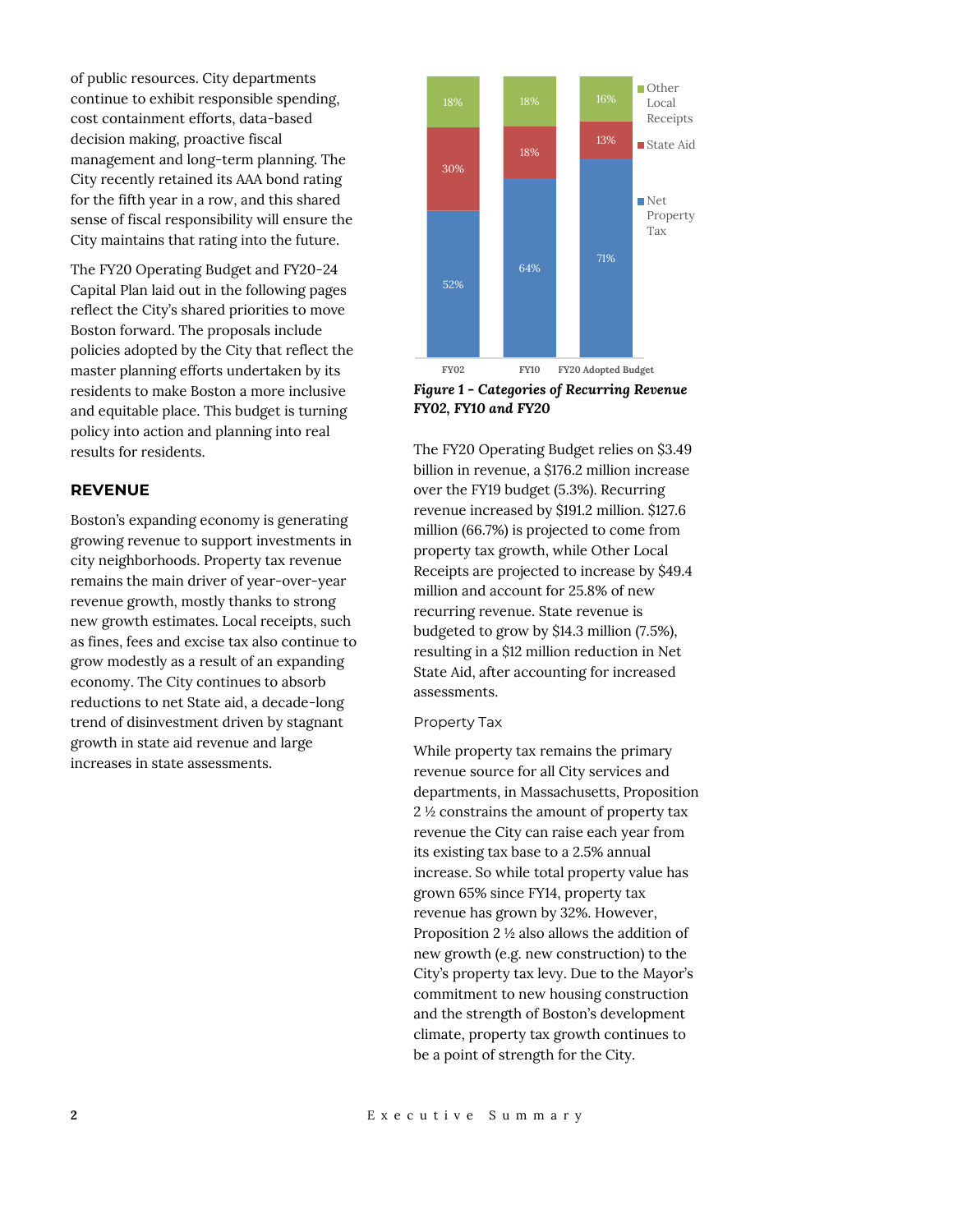In FY20, the City expects new growth to remain high, though likely not to exceed the experiences in FY17 through FY19. During the past three years, the City saw notable construction projects around the City enter the City property tax base for commercial, mixed-use and residential properties, most notably in the Seaport District, Dorchester and the Back Bay. During FY19, the City added 1,295 residential condominiums units created in neighborhoods throughout the city.



*Figure 2 - Property Tax Levy Increase by Type, FY12 - FY20*

Despite the need to maintain and grow property tax revenue, the Mayor is committed to keeping residential property tax bills down to retain more low and middle class homeowners in the City. Policies the Mayor has pursued are demonstrating success, as residential taxes are 43% below the statewide average. Thanks to Mayor Walsh's advocacy to increase the residential exemption limit to 35% of the average assessed value of all class one residential properties, the City Council, with the approval of the Mayor, once again was able to allow the maximum exemption permitted by law. The FY19 residential exemption amount increased by \$181 over the FY18 exemption and has saved residents over \$50 million annually since it was increased to 35%.

## State Aid

In 2002, State Aid comprised 30% percent of the City's annual budget and helped the City maintain a sustainable balance between local revenue and other resources. In the following decades the State pulled back from its investment and FY20 State Aid is budgeted to only comprise 13% of the City's budget, the lowest amount ever. This divestment by the State has largely been driven by stagnant increases in K-12 Education (Chapter 70) and uncapped, unrelenting increases in State assessments. This has fundamentally shifted the balance of the City's budget from a shared revenue model to heavily weighted onto the City's local revenue sources, primarily comprised of property taxes. This has created a precarious and untenable balance going forward, that needs to be addressed in order to guarantee the City's future fiscal health.

While Boston's overall spending on education has increased substantially in recent years, Boston's State education funding has not kept pace. The Chapter 70 education aid formula does not work for Boston and is only budgeted to grow by \$1.3 million, or less than 1% in FY20. While Boston's charter school assessment has risen by 209% since the enactment of the 2010 Achievement Gap Legislation, the State's statutory obligation to fund charter school reimbursement has also not kept pace. As a result, the City of Boston will have lost over \$116 million over the past six years (FY15-FY20) due to this underfunding.

If recent trends hold - rising charter school assessment, declining charter school reimbursement and stagnant Chapter 70 it's likely that in two years Boston will receive no education State aid. This will mean Boston's 55,000 students will be entirely funded by the City's General Fund.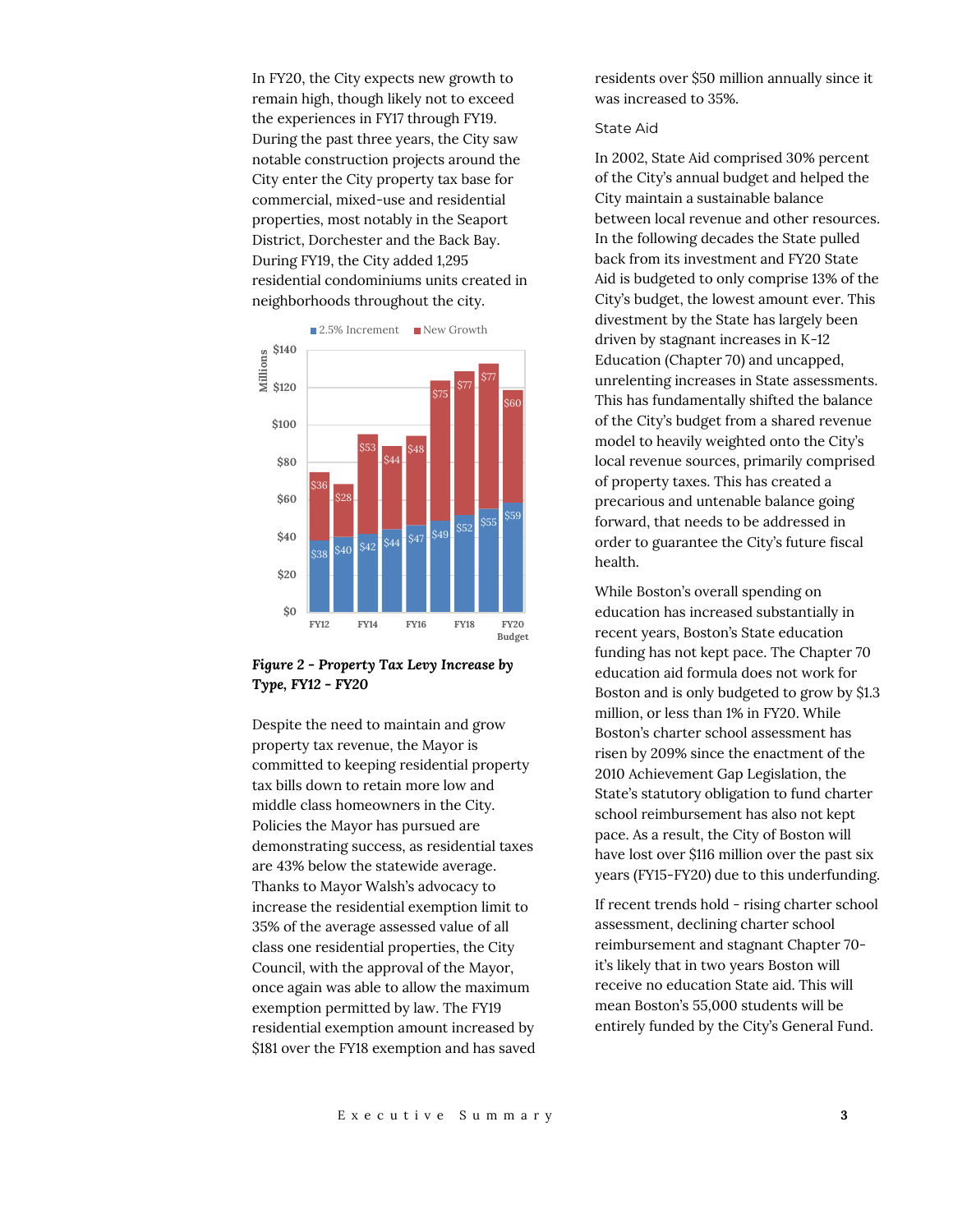

*Figure 3 - State Aid, State Assessments and Net State Aid (in millions), FY08-FY20*

Mayor Walsh has raised concerns about this trend since taking office and has been proactive in addressing the underlying challenges of the State's education finance system. Boston has been proud to support and partner with Mayors, Superintendents, School Committee, Teachers and Students from across the Commonwealth on a solution that works for all communities and provides a more equitable state funding system.

Any type of Education Finance reform needs to fully implement the recommendations of the Foundation Budget Review Commission and restore the State-Local partnership that previously existed. This will ensure the true costs of educating students are accounted for and restore the state and local partnership that is vital for closing achievement and opportunity gaps for all students.

#### Local Receipts

Local receipts, or revenue the City is able to generate locally, include items like excise taxes, fees, fines, and permits. This vital revenue source generally follows the City's overall economic health and is projected to grow by \$49.4 million or 9.9% in FY20. This

category also represents the City's limited opportunity to pursue new and expanded revenue streams and target that revenue towards important new projects.

A robust local economy is projected to drive strong Room Occupancy and Aircraft Fuel tax revenue in FY20 as well as continued permit revenue growth from commercial and residential real estate development. The new Short Term Rental State Law provides the City with a unique opportunity to increase the Local Room Occupancy Tax by 0.5 percentage-points and levy it on both hotels and short term rental units. This increase is projected to raise \$5M in new revenue to support initiatives to create supportive housing and create housing and employment pathways for youth and young adults, as part of the Mayor's plan to end chronic and youth homelessness.

In addition, proactive changes in the City's cash management policies has allowed more of the City's assets to be placed in interest generating accounts. This change combined with increasing market rates will increase projections for the Interest on Investments revenue up to \$22 million in FY20, exceeding collections in the FY19 budget by \$17 million.

With limited revenue tools, the City is continuing to strive to maximize local revenue. In FY20, the entire Administration & Finance Cabinet will continue to work with departments citywide to review collections, understand revenue drivers, and maximize revenue recovery efforts.

## **EXPENDITURES**

Overall FY20 expenditures are increasing by \$176 million or 5.3% over the FY19 budget, for a total of \$3.49 billion. The FY20 spending growth falls within the City's expected revenue growth that allows for both a balanced and sustainable budget but also innovative and impactful investments. Funding for city services, like streets, parks, public health and public safety will grow by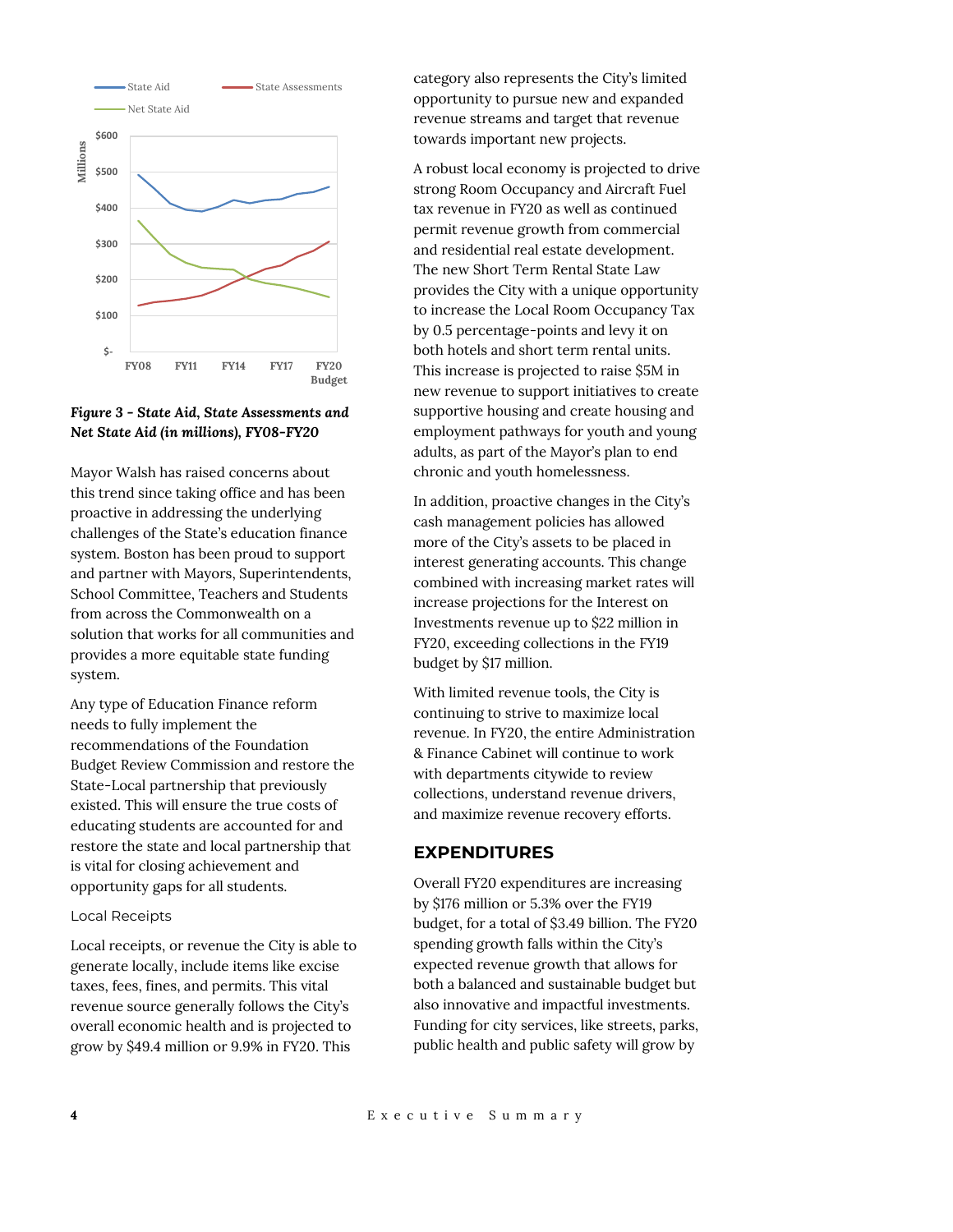\$59 million, including \$18 million in new targeted investments. Education funding, including the unprecedented \$15 million investment in the Quality Pre-K Fund, will increase by \$90 million over FY19. Reserves for unsettled collective bargaining will increase \$6 million over FY19 and other fixed costs like pensions, debt service and state assessments make up the remaining growth of \$22 million.



#### *Figure 4 - Budgetary Growth by Category*

## **Education**

The FY20 budget builds on years of historic investments by the Mayor in public education. Next year, funding for education will grow by \$96 million over FY19. This historic level of commitment for BPS comes at a time when state education revenue is flat and net education aid from the state to support the district is projected to drop by \$12 million.

The BPS appropriation totals \$1.177 billion in FY20, the largest in history. With this investment, Mayor Walsh has increased

funding for the annual BPS budget by over \$242 million since taking office, and perpupil spending at BPS will top \$20,000, a 25% increase over the past 6 years. 90% of the BPS budget, or \$1.064 billion, will go into schools or toward direct student services. Additional school funding includes \$2.5 million in new funds for high-need students allocated through the Opportunity Index, an innovative tool for identifying high-need students, as well as an additional \$2 million to support schools with declining enrollments.

In FY20, the City is proud to set up a path to fulfill the commitment to universal highquality pre-kindergarten. Along with a \$3.8 million investment already in the BPS budget to help support the seats created over the past 5 years, the Mayor announced a \$15 million investment in prekindergarten through the Quality Pre-K Fund. Due to this historic investment, in the 2019-2020 school year, up to 865 new fouryear-olds will start in a quality prekindergarten program since the UPK initiative began in FY14.

The Mayor also announced that beginning in the 2019-2020 school year, free MBTA passes will be provided to all Boston students in grades 7-12. This investment in the BPS budget will increase transportation access for an additional 10,000 students in public, charter, private, and parochial schools.

In addition to the signature investments of UPK and free MBTA passes, the BPS budget includes a series of investments that are targeted to strengthen high school pathways and support off-track youth, mostly in funds directed to schools. Schoolbased investments include an infusion of funds for off-track youth through the Opportunity Index, as well as additional funds to grow vocational education. New central investments include building out an early warning indicator system and expanding Naviance, a college and career preparatory tool.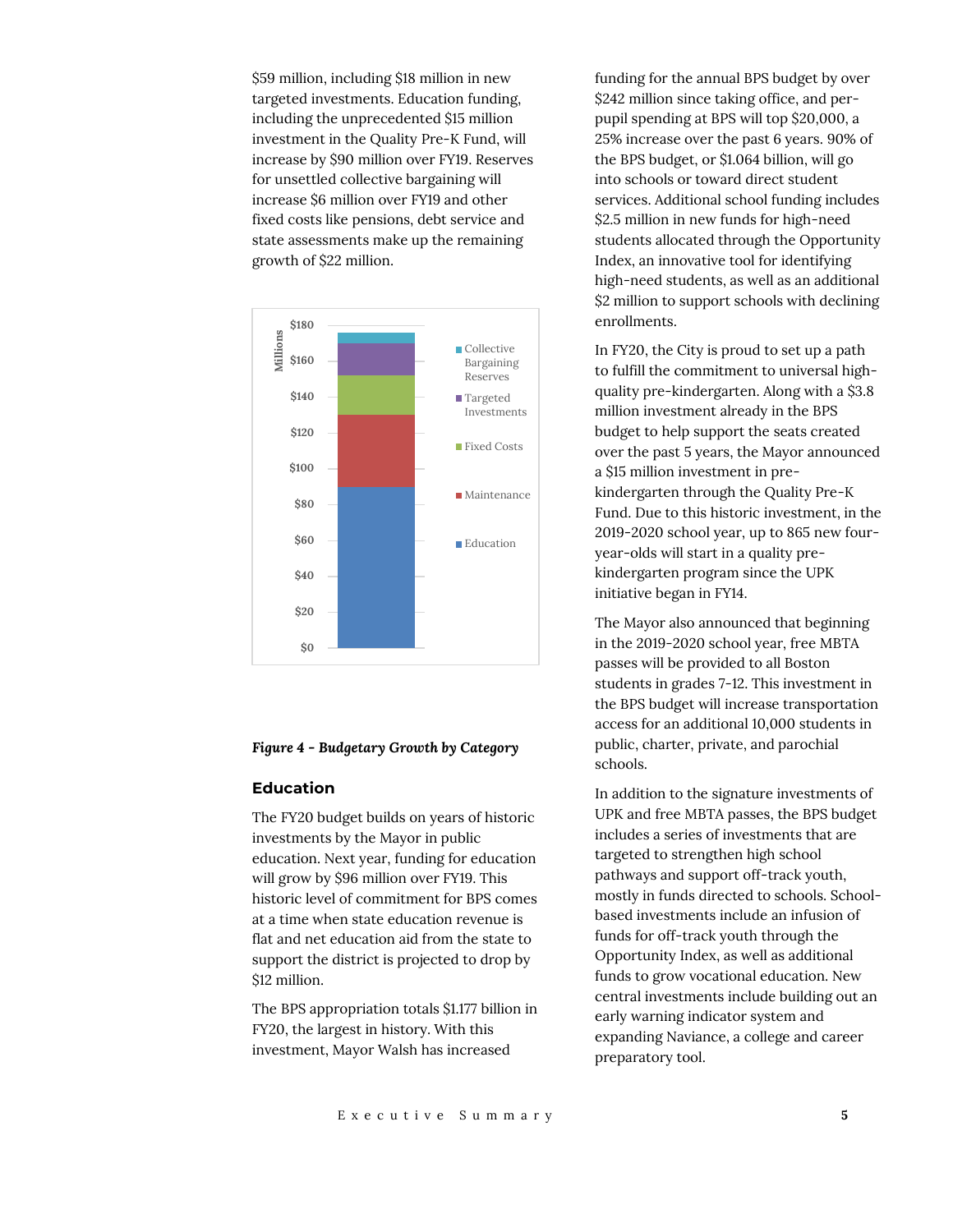This level of investment in the BPS budget is made possible by Mayor Walsh's commitment to education funding, as well as BPS's efforts to tighten their budget management and identify operational efficiencies in the Central Office that free up additional resources to reinvest in classrooms. Overall Education spending in FY20 will once again comprise 40% of the City's total budget.

## **City Services**

City Services such as Police, Fire, Public Works, Housing, Public Health, and other central funds are projected to increase by a total of \$59 million. Most departments have increased collective bargaining costs associated with settled contracts, while outstanding contracts are reserved centrally. City department growth is projected to be 4.1% in FY20.

Mayor Walsh recognizes that a growing city needs to have robust public safety services. To that end, public safety costs are rising by 4.8% in FY20, primarily driven by a significant investment in the number of police and their capabilities, and the wellness, safety and capabilities of fire fighters. The FY20 budget also proposes to increase the number of EMTs with another community assistance team and to further promote diverse recruitment.

Effectively and efficiently moving people around the City from home, to school and work is vital for Boston to remain a thriving city. The FY20 operating budget and the FY20-24 capital plan contain dedicated new funding streams to accelerate *Go Boston 2030* projects like roadway improvements, sidewalks, bus lanes, bike corridors and more. This dedicated funding will also open up more spaces for residents and businesses in the busiest neighborhoods, lower congestion and increase road safety.

The majority of other departments, that are not education and public safety, are growing in conjunction with the rising cost

of providing baseline city services, collective bargaining or targeted investments. For departments that do not have fully settled agreements, the City is reserving \$7 million centrally to be distributed to the remaining departmental budgets once agreements are finalized.

Despite the City's relatively healthy revenue growth, new budgetary investments require existing budget trade-offs. The City continues to pursue budget savings such as health care cost containment reforms, reducing overtime, inactivating vacant positions, and reducing energy consumption. Through these efforts, the FY20 budget avoids significant costs and reinvests savings into valuable programs and investments.

# **Fixed Costs**

This budget fully funds the City's fixed costs for next year, including pensions, debt service and non-charter school state assessments, and it maintains the City's level of reserves to buffer against changes in the larger economic landscape. Fixed cost growth consumes 13% of the City's revenue growth but maintaining this funding commitment is critical to maintaining Boston's AAA bond rating and securing the long term fiscal health of the City.

Boston's current pension schedule is based on an actuarial valuation as of January 1, 2018. Boston's pension liability 76.92% funded and will be fully funded by 2025.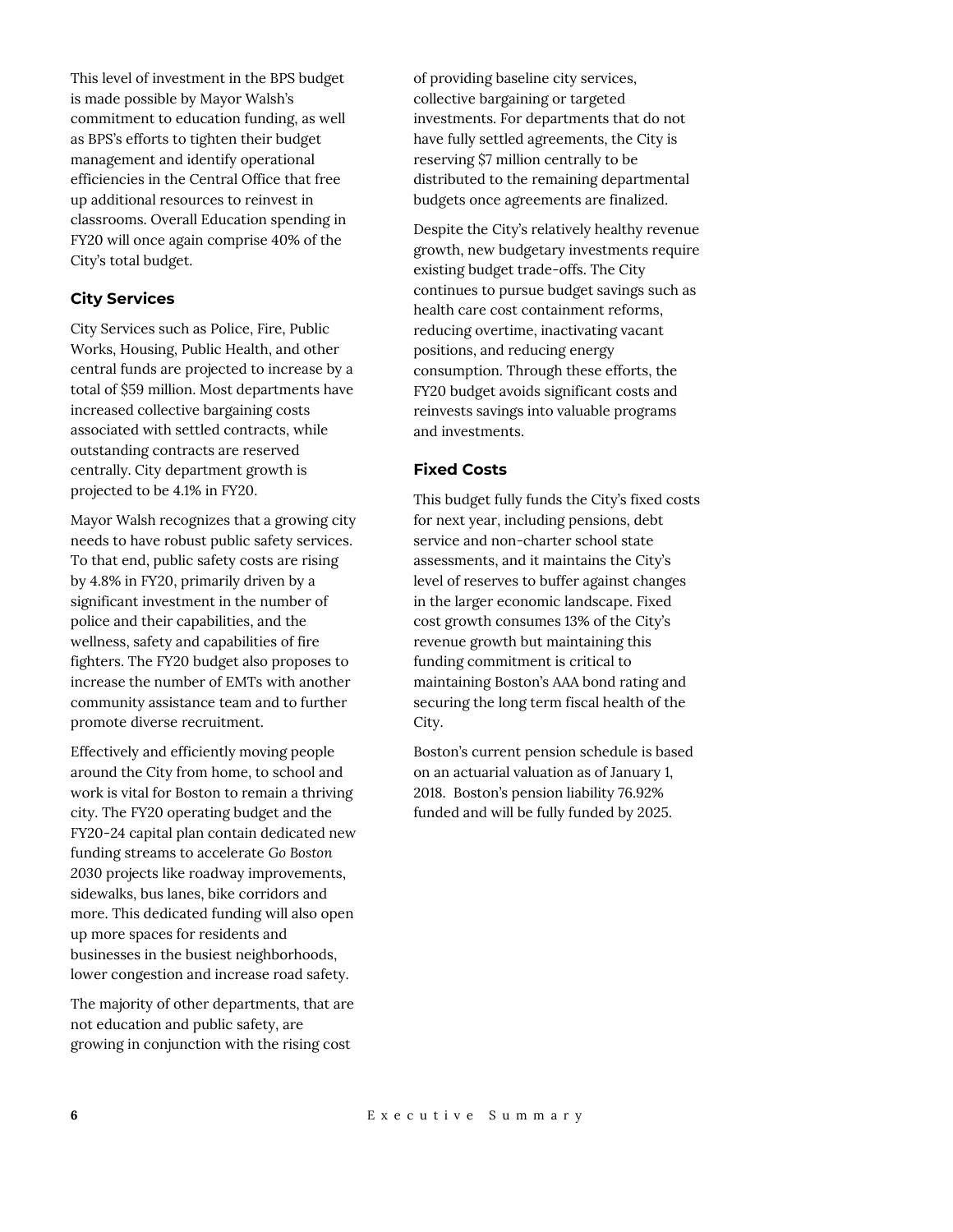

*Figure 5 - Pension Funding Schedule*

# **FY20-24 CAPITAL PLAN**

More than 14,000 residents have shaped *Imagine Boston 2030* by articulating the challenges Boston faces, setting goals for the city in 2030, and generating ideas about policies and investments to help achieve these goals. An ambitious set of initiatives form the foundation of the plan. Taken together, these initiatives will support Boston's dynamic economy and improve the quality of life for residents by encouraging affordability, increasing access to opportunity, promoting a healthy environment, and guiding investment in the public realm.

Mayor Walsh's \$2.79 billion FY20-24 Capital Plan will make critical investments in the City's infrastructure in every Boston neighborhood, guided by *Imagine Boston 2030* and the schools, streets, arts, climate and resilience plans under its umbrella. In order to address the City's investment aspirations, Mayor Walsh has increased planned borrowing by 4.9% over last year's plan, leveraged one-time funding sources including proceeds from the sale of the Winthrop Square Garage, committed new TNC-related resources, utilized the Parking Meter Fund, and advanced the City's participation in the Massachusetts School

Building Authority's Accelerated Repair Program.

This year, under the Imagine Boston 2030 umbrella, the City is investing in the core goals of *BuildBPS*, *Go Boston 2030*, *Boston Creates*, and *Climate Ready Boston*. An estimated 90% of the investment in the FY20-24 capital plan is aligned with the City-wide planning efforts:

- Mayor Walsh committed \$1 billion over ten years to bring Boston's school buildings into the 21st century, and this capital plan supports that investment with funding for 21st century classrooms, MSBA Accelerated Repair Program partnerships, completion of projects in the pipeline, school kitchen renovations that support the delivery of fresh, nutritious food, and reserves for future projects identified by *BuildBPS* community engagement.
- Boston, in collaboration with State and Federal partners, will invest \$1.15 billion implementing the core initiatives outlined in *Go Boston 2030*: streets that are safer for all users of City roads and sidewalks, particularly pedestrians and cyclists; travel that is more reliable and predictable; and quality transportation choices that improve access to interconnect neighborhoods for all modes of travel.
- Through the use of Winthrop Square proceeds, City capital dollars, and leveraging external funds, Mayor Walsh plans to carry out early actions to implement *Imagine Boston 2030's* Open Space goals, including investing in Franklin Park as a keystone park, completing the Emerald Necklace, reimagining Moakley Park and restoring the Boston Common to its full vibrancy.
- Boston will prepare for climate change by investing at least 10% of new City capital dollars in projects that promote climate resilience. Climate action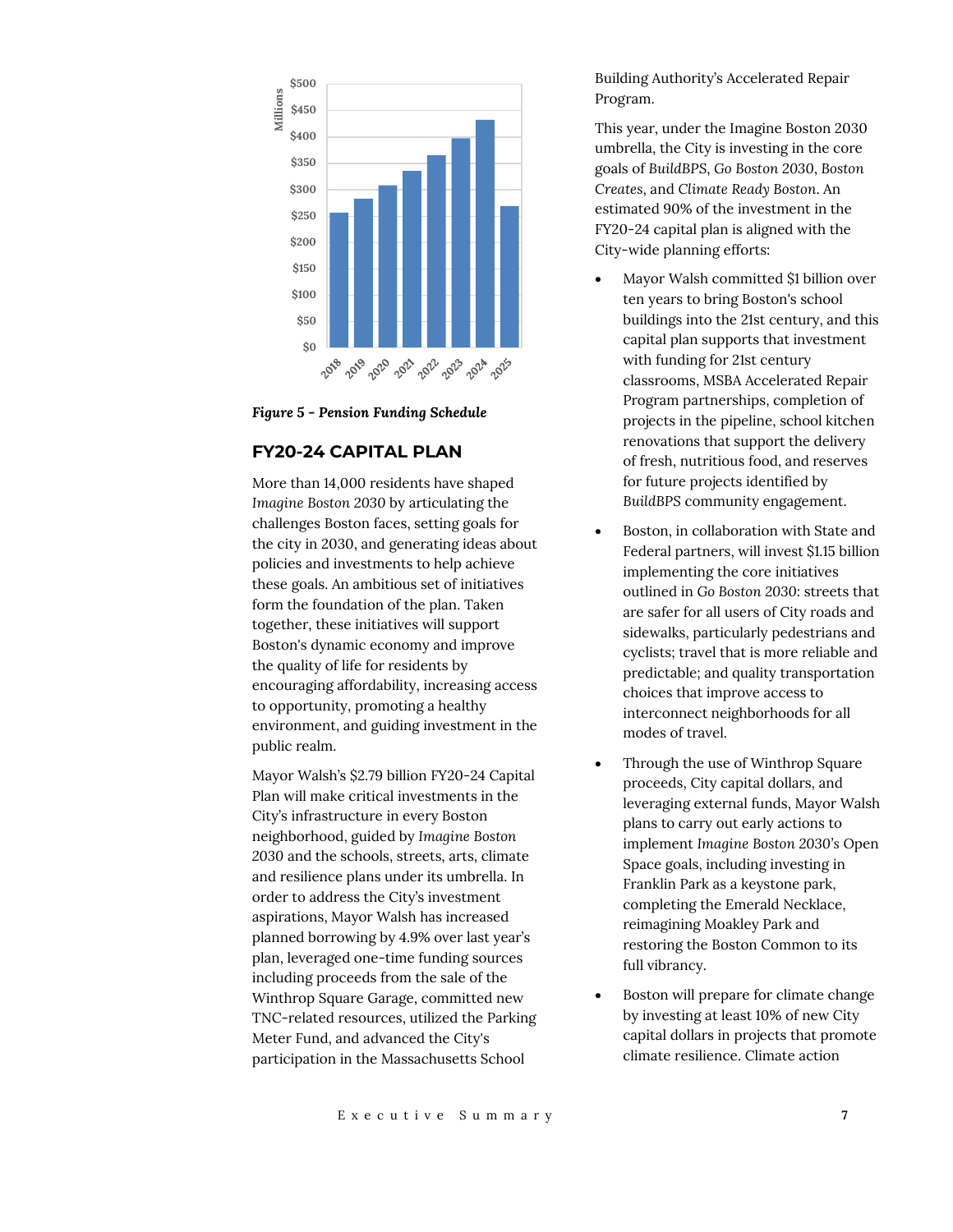planning will continue along with the implementation of flood protection solutions identified by the *Climate Ready Boston* initiative.

- In partnership with the Boston Housing Authority, the City will make new investments in public infrastructure supporting the development of affordable housing.
- Boston will utilize Long Island as a key component in providing recovery services. To support that goal, the City will move forward with the construction of a new bridge to Long Island and plan for new recovery services to be offered on the Island.

# **FY20 CAPITAL & OPERATING BUDGET PRIORITIES**

## **Education**

School as the Great Equalizer

Investing in public education continues to be at the forefront of Mayor Walsh's agenda, with \$63 million in new funding in the FY20 budget. Since Mayor Walsh took office, the City has increased education spending at BPS and charter schools by over \$304 million. The FY20 BPS appropriation includes historic levels of support, including maintaining signature investments like Extended Learning Time and UPK, but also makes new investments to strengthen high school pathways and support off-track youth, sustain early education opportunities, and continue assisting schools with declining enrollments, particularly those that are low-performing.

Funding directed to schools will increase to \$730 million. This is before the finalization of the largest driver of BPS costs, employee collective bargaining increases. \$2.5 million in additional funds will be directed to schools for high-need students through the Opportunity Index, including \$500,000 to support off-track youth. In addition, school

budgets include \$2.0 million in increased soft landings for schools with declining enrollments, and \$910,000 to expand vocational programming.

School services budgeted centrally such as transportation, facilities, and certain special education services will increase to \$287 million. BPS is also responsible for funding services for students in Boston attending school outside of BPS, including adult education students, students placed outof-district for special education and vocational education, and pre-kindergarten students at community based organizations (CBOs). Total funds budgeted for non-BPS students will increase to \$60.4 million, over 5% of the overall FY20 BPS budget.

## High-Quality Pre-Kindergarten

As part of the FY20 budget, Mayor Walsh announced the creation of a first-of-itskind \$15 million investment in the Quality Pre-K Fund, to support the creation of a citywide mixed-delivery system with school-based programs and CBOs. Because of this historic investment, on the first day of school next year, up to 865 new fouryear-olds will start in a quality prekindergarten program since the UPK initiative began in FY14, more than halfway toward the City's goal of 1,500. By leveraging private funds and state and federal dollars, the Quality Pre-K Fund will enable the City to close the existing gap in quality seats, guaranteeing every four-yearold in Boston a high-quality prekindergarten experience.

This \$15 million investment is on top of BPS investments in pre-kindergarten. The FY20 BPS budget allocates \$31.8 million for quality pre-kindergarten, including \$3.8M to replace the Preschool Expansion Grant (PEG). The PEG replacement funds maintain access to high-quality seats in CBOs for 250 four-year-olds.

MBTA Passes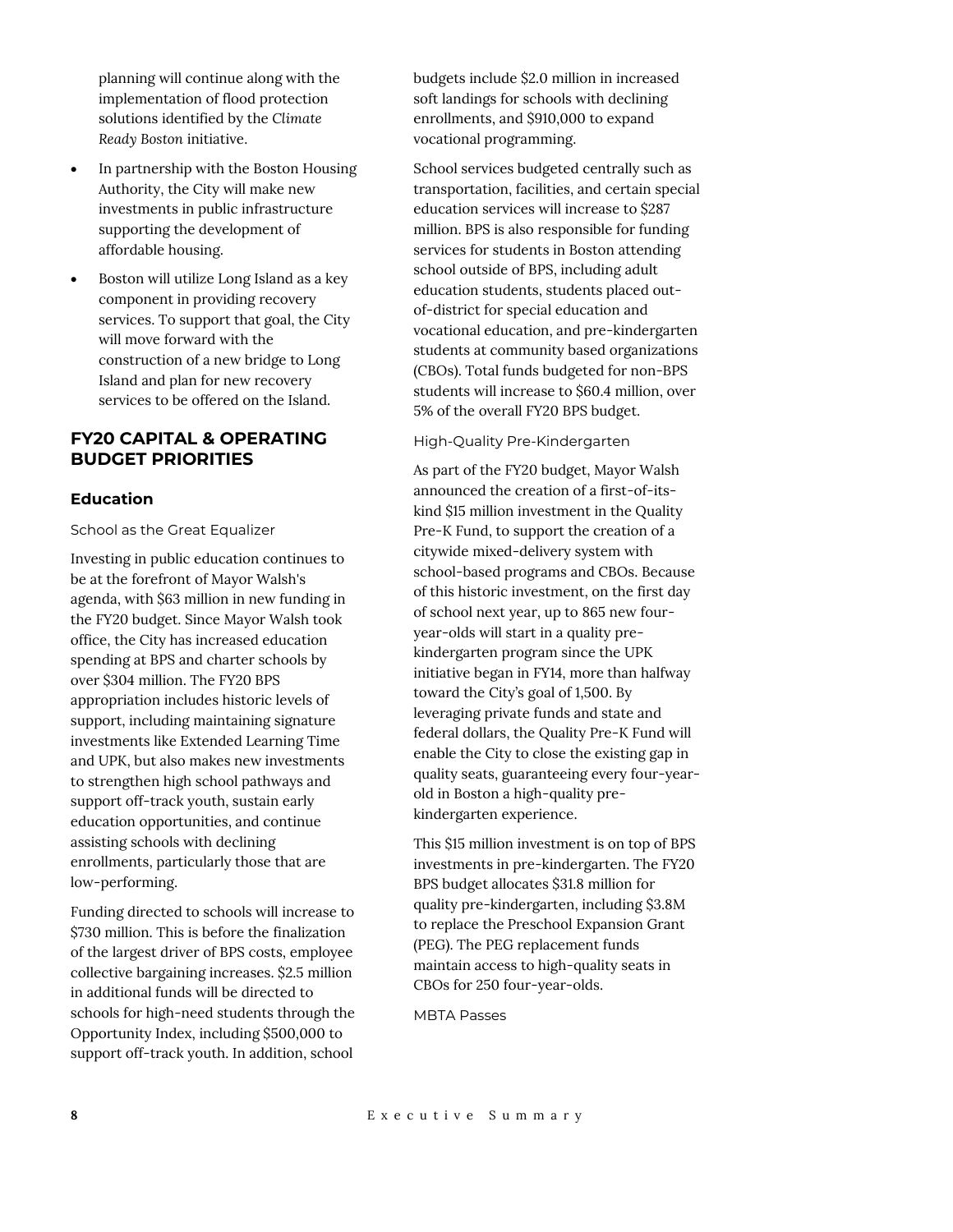BPS will invest \$500,000 to expand free MBTA passes to all students in Boston in grades 7-12. Students will receive a pass whether they attend a public, charter, private, or parochial school. Approximately 20,000 students currently receive free passes, and this number will increase to approximately 30,000 in FY20. This investment will greatly expand access to transportation resources for Boston students, allowing them to explore the city and the many opportunities it provides.

#### High School Pathways

BPS is allocating \$350,000 toward efforts to assist high school students, including those who are not on track to graduate high school on time. This includes expanding use of a technology-based system, Naviance, that provides interactive college- and career-readiness assessment tools, and a data system to better identify early warning indicators for students who may be falling off-track for graduation. BPS is pairing these investments with an additional \$1.6 million provided to school budgets to support high school students and the expansion of vocational programming.

#### BuildBPS

In FY18, Mayor Walsh announced BuildBPS, a \$1 billion investment to modernize Boston's school infrastructure. Through a dedication of City capital funds and a strong working relationship with the Massachusetts School Building Authority (MSBA), the plan more than doubles the capital spending on BPS facilities from FY18 to FY27. The City is projected to spend \$117 million on BuildBPS capital projects from FY18 through FY19. The FY20-24 capital plan projects \$355 million in spending over the next five years, and the City has committed an additional \$272 million for the remainder of the ten-year plan. When combined with projected MSBA matching funds, Boston is committing \$1 billion to BPS capital projects over ten years. This ten-year investment is the largest school

building plan in forty years. The plan will result in twelve new schools or major transformations completed or in construction by 2027, as well as increased investments district-wide for all school buildings and communities. The planning process is focused on creating high-quality, twenty-first-century learning environments for students, which contributes to closing opportunity gaps for more students.

Since FY18, BPS has completed construction on the new building for the Dearborn STEM Academy. The Boston Arts Academy and the Eliot School at 585 Commercial Street are currently under construction. The Josiah Quincy Upper School and the Carter School are currently in the process for MSBA funding. BPS is planning five new or expanded schools, with a focus on Dorchester, Roxbury, East Boston, and Mattapan.

All schools will receive security improvements, twenty-first-century furniture, and technology infrastructure. The City is investing in schoolyard repairs, as well as accreditation repairs for certain schools. In FY19, the first round of My Way Cafe constructed full-service kitchens in thirty schools and increased the number of students who can eat fresh, healthy meals cooked on site. In FY20, BPS will begin the second phase, which will expand fullservice kitchens to 29 additional schools. The City is also leveraging the MSBA Accelerated Repair Program to fund roof, window, and boiler repairs.

#### **Housing**

## Creating and Preserving Affordable Housing

Solving the City's housing crisis is a shared endeavor that requires different types of investments and interventions. Through the strategies outlined in the City's updated comprehensive housing plan, over 28,000 new housing units have already been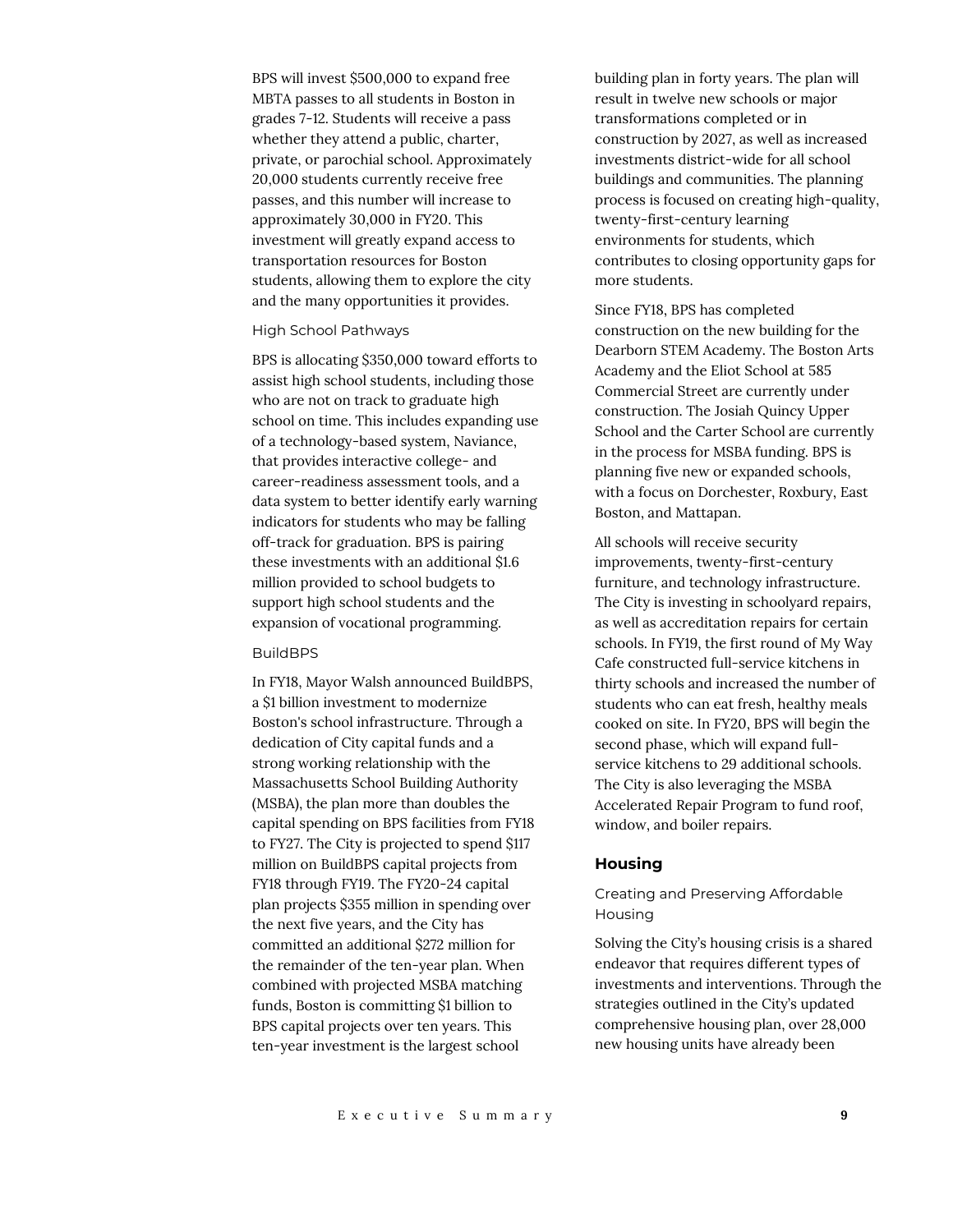completed or are currently under construction, and another 26,000 are under review. This represents 79% of the City's new 69,000-unit target for 2030.

To further support the goals of the plan and increase affordable housing supply, the City is committing \$650,000 in funding for the Additional Dwelling Unit (ADU) program. Next year, the ADU pilot will expand citywide, enabling owner-occupants across Boston to carve out space within their homes to create smaller, independent units. To support the program's expansion, the Department of Neighborhood Development (DND) will provide zero-interest loans to income-eligible homeowners to create ADUs.

To solve the challenges of creating middleincome housing in Boston, Mayor Walsh created the Housing Innovation Lab (iLab) in 2015, bringing design thinking and innovation to solving these issues. One of the most successful iLab initiatives, the Intergenerational Homeshare program, will be expanded in FY20 with a \$100,000 investment. The program matches older adults with an extra room with a young person looking to rent; this investment will create 100 new matches.

DND will also leverage non-operating budget revenue sources to support critical affordable housing production and preservation goals. The Community Preservation Act (CPA) program was created by the State to enhance livability and quality of life in the cities and towns that vote to adopt it, funding affordable housing, preservation of open space and historic sites, and outdoor recreational opportunities. In FY20, DND will use \$5 million in CPA funds to continue the Acquisition Opportunity Program. This program provides funding to community development corporations and other responsible developers to acquire occupied properties, rehabilitate them, and convert them into deed-restricted affordable housing to prevent displacement.

Implementing Boston's Homeless Action Plan

With the 2015 publication of Boston's Way Home, the City's plan to end chronic, veteran, and youth homelessness, Mayor Walsh reinforced the City's commitment to the most vulnerable populations in the community. Boston's Way Home calls for a single, integrated homeless system, which will not only quickly move homeless individuals from Boston's streets and shelters into permanent housing, but will also provide them with the support they need to remain stable.

As part of the Boston's Way Home initiative, Boston has housed over 1,000 homeless veterans since July 2014 and put an end to chronic veteran homelessness in Boston. Because of the City's commitment to ongoing investments in housing and services, the U.S. Department of Housing and Urban Development (HUD) reported in 2017 that Boston maintains the lowest rate of unsheltered people experiencing homelessness among all major U.S. cities, the lowest rate of unsheltered homelessness among individuals with chronic patterns of homelessness, and the third lowest rate of unsheltered homeless veterans. Although the City, working with its partners, has been able to house more than 1,700 formerly homeless individuals in the last three years, Boston also serves as a regional hub for services and emergency shelter, which continues to increase the need for homeless housing supports.

In FY20, the City is making a historic \$5 million investment to meet the Mayor's goal of ending chronic and youth homelessness. Thanks to revenue from the Commonwealth's recently passed shortterm rental law and a modest increase in the City's hotel tax, the FY20 budget includes \$4 million to create approximately 50 permanent supportive housing units, filling critical funding gaps in capital costs, operating expenses, and supportive services. This investment builds on private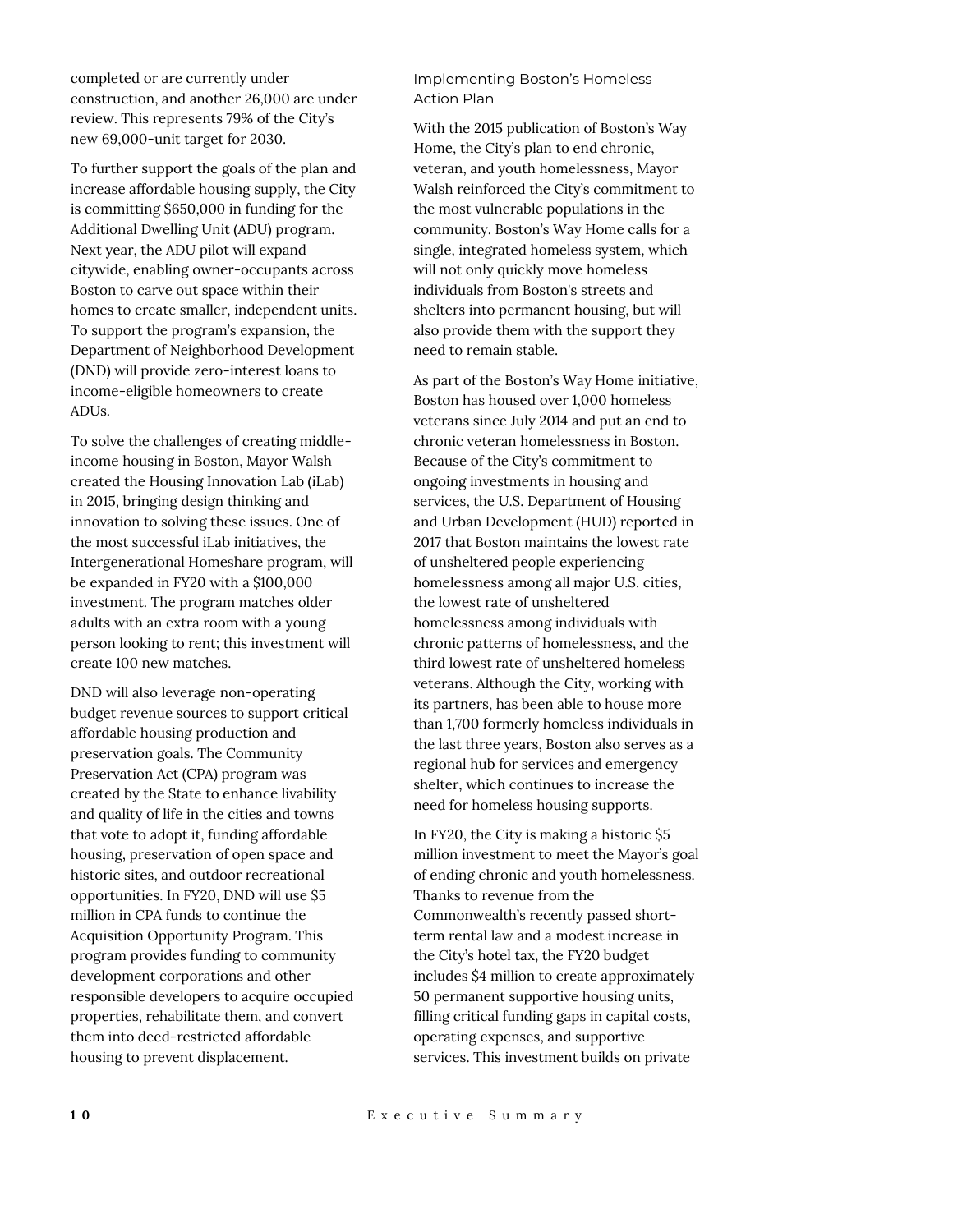donations to the Boston's Way Home fund, announced in 2018, which is raising \$10 million in private donations over four years to create 200 supportive housing units. In addition, the budget includes \$1 million to provide connections to employment, rental assistance, and supportive services for approximately 75 youth and young adults experiencing homelessness. This investment is in addition to a \$4.9 million Youth Homelessness Demonstration Program grant from HUD.

The City continues to invest in supporting homeless individuals through the shelter system. In FY20, DND will fund 4 homeless peer navigators, formerly homeless individuals who will move within the shelter system to connect currently homeless individuals with permanent housing pathways.

The Boston Public Health Commission (BPHC) provides food, shelter and other comprehensive services to over 650 homeless individuals each night at its Woods Mullen and Southampton Street shelters. Over the past few years, BPHC received investments to hire more support staff for the Southampton Shelter, and ensure Woods Mullen operates 24 hours a day. In FY20, the City will continue to support and enhance the two locations. BPHC will advance capital projects to improve accessibility at Woods Mullen and address critical needs at Southampton Street so that key functions can remain active in the case of an emergency or significant weather event.

# **Addiction**

Supports for those facing Substance Use Disorder

Over the past 6 years, Mayor Walsh has consistently increased resources to those facing substance use disorders and in need of addiction supports. Since FY16, the City has taken considerable steps to elevate and support this vital work. This has included

creating the first municipal office dedicated to address addiction and recovery, the Mayor's Office of Recovery Services (ORS). The City has launched 311 for Recovery Services, a hotline system designed to help people access recovery resources. In FY18, the City expanded the Providing Access to Addictions Treatment, Hope, and Support (PAATHS) program to evenings and weekends, doubled the size of the Mobile Sharps team and added four new mental health clinicians to the Boston Emergency Services Team (BEST).

The need hasn't subsided so the City's commitment won't either. This year, BPHC expanded their street outreach and engagement efforts with four new positions in the Boston SUSTAINS (Substance Use Street Team for Access, Intervention, and Next Steps) program. Next year the City will elevate and grow the Office of Recovery Services by 35% over its FY19 appropriation so that they can more effectively provide support to those in need of their services. This investment will include new staff, new technology and additional Mobile Sharp pickup improvements. The Mobile Sharps Team, expanded in an FY16 investment, picks up over 50,000 needles a year.

#### Long Island

In the FY19 budget, Mayor Walsh dedicated \$80 million in new funding to rebuild the Long Island Bridge, the largest increase in funding for any city funded project. The city also allocated funding for planning the recovery campus that will be housed on the island. These efforts will continue in FY20.

This bridge project will be funded through a combination of the City's general obligation bonds and an appropriation from the Parking Meter Fund. Construction for the new bridge will begin in 2020, unlocking the island for a new comprehensive, longterm recovery campus.

The City also continues its programming and planning study to review the buildings currently on Long Island and updates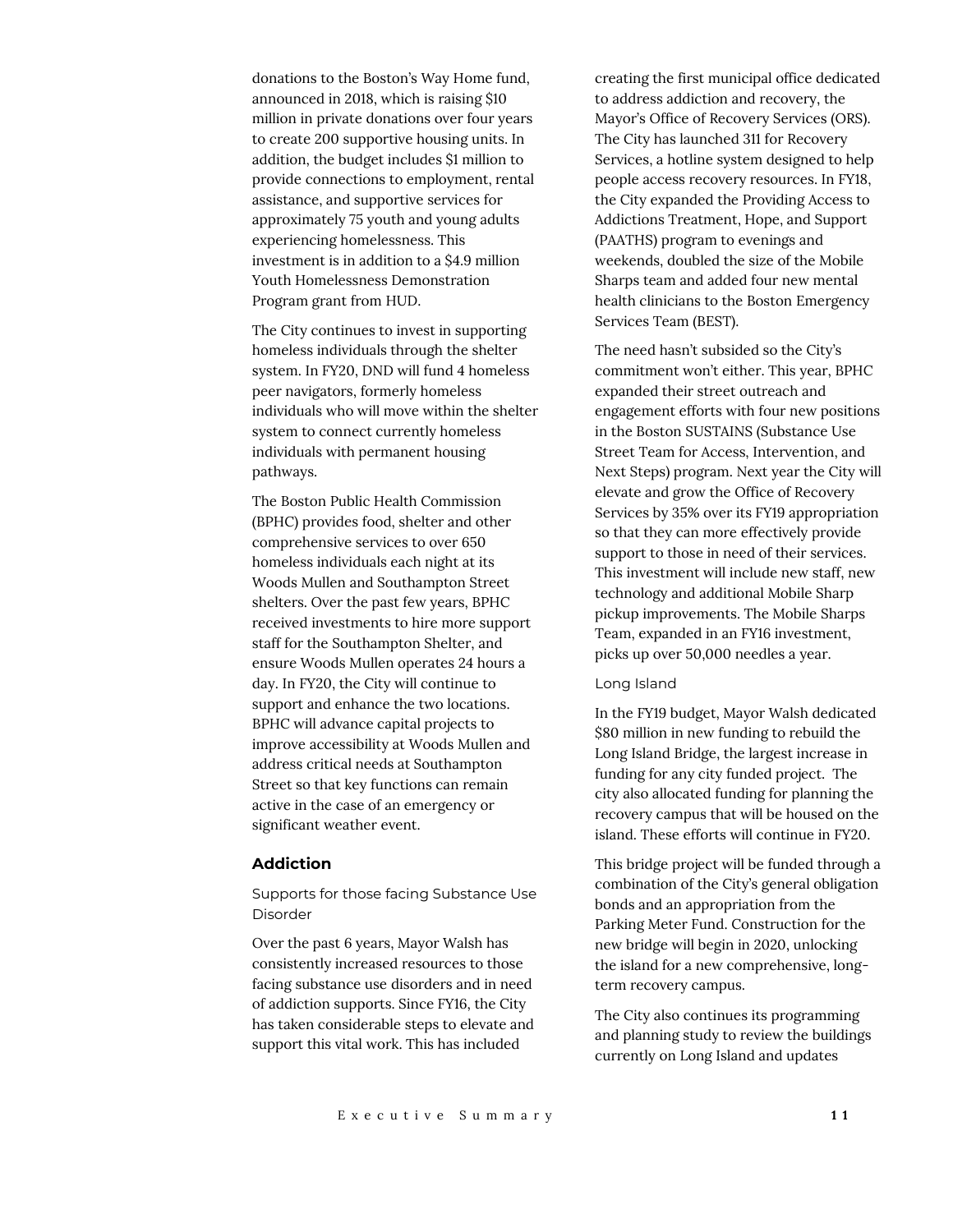needed for a recovery campus on the island providing a range of recovery services.

Permanent Engagement Center

When open, Long Island will become part of the continuum of care for those in recovery. In the meantime, Mayor Walsh is committed to providing more services to people battling addiction.

The Engagement Center is a welcoming, low-threshold, drop-in space for individuals receiving services in the Newmarket Square neighborhood. It was opened in August 2017 as a six-month pilot and provides space for participants to connect with recovery support and housing services offered by the City and partners. Since August 2017, over 400,000 guests have accessed the Engagement Center. In FY20, the City will continue its work to make the Engagement Center permanent. This vital service will continue to be a lifeline for those suffering from addiction and homelessness.

## **Streets**

## Transforming the Future of Transportation

The City has a plan to radically improve the ways, speed and safety of moving around the City. *Go Boston 2030* plans a city with streets and sidewalks that are safer, travel that is more reliable and predictable, and quality transportation choices that improve access and interconnect neighborhoods for all modes of travel. Driven by these core goals of safety, reliability, equity and access, the FY20 Operating Budget and FY20-24 Capital Plan continue to mobilize transformational funding for transportation projects across the City. Targeted new revenue streams, funding from TNCs like Uber and Lyft and the capital plan will all make meaningful progress on accomplishing those goals.

Targeted Revenue to Accelerate *Go Boston 2030*

A targeted expansion of parking fines in FY19 worked. The proposal led to improved congestion and targeted revenue to accomplish major projects. The FY20 Budget proposes to build on that success by increasing the baseline parking meter fee citywide to reduce congestion in high traffic areas, increase parking turnover in neighborhoods and business districts and dedicate the \$5 million in estimated new funding for signature *Go Boston 2030* projects. The operating and capital investments from this investment will implement initiatives, including-

- Strengthening the City's Walkable Streets program with a \$2 million capital investment. This program reconstructs sidewalks equitably in neighborhoods across the City. In FY20, the funding would go to reconstruct corridors near the Orchard Gardens School in Roxbury and the Mather School in Glover's Corner, among many others.
- Hiring a specialized operations unit in Public Works dedicated to managing and cleaning new bike, bus, and pedestrian infrastructure across the city. This complements the City's \$200,000 operating investment in an innovative sidewalk repair pilot, which aims to more equitably reduce the backlog and create safer and more walkable streets.
- Accelerating the design and construction of the major inner core bike corridors through a \$1 million capital investment.
- \$300,000 in capital funding for a new Blue Hill Avenue Corridor Transportation Action Plan to improve mobility along the entire corridor.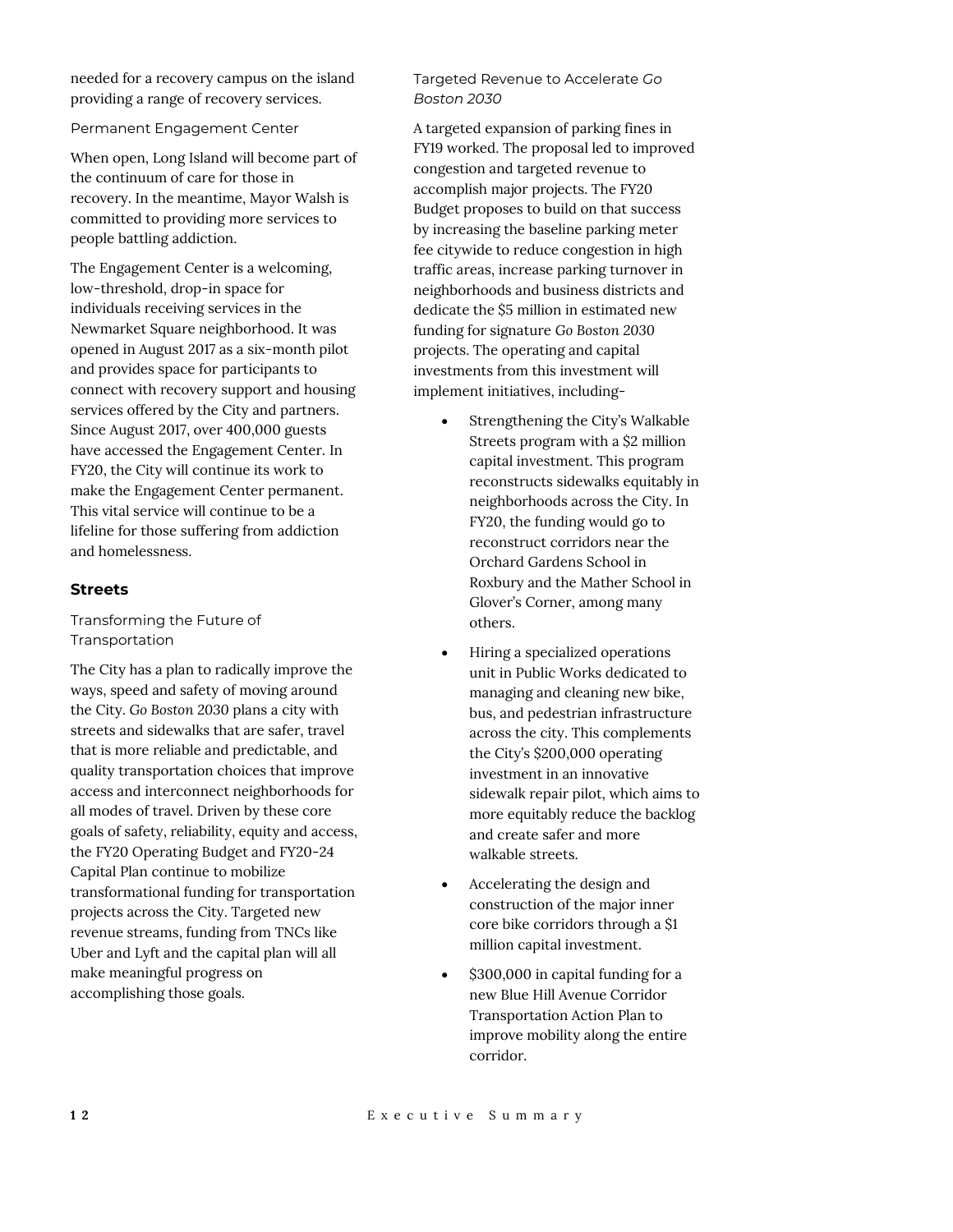- \$200,000 for the operational maintenance of dedicated bus lanes on Washington St. and on Essex St., which allows us to create a safe and reliable system of transportation to and from MBTA stations
- \$300,000 in capital funding to install electric vehicle (EV) charging stations in municipal lots across the city. These stations will help build on the Mayor's Carbon Free Boston initiative to help the City become carbon-neutral by 2050.
- \$170,000 for the installation of Vision Zero traffic calming equipment such as speed boards, rapid flash beacons and flex posts, which help reduce fatal collisions in vulnerable areas.

## Putting TNC Revenue to Work

The City is now in its second year of collecting the 20 cent per ride revenue from Transportation Network Companies (TNCs), like Uber and Lyft, which will result in about \$3 million in funding available for transportation projects in FY20. While this is a good start, the Mayor has proposed state legislation that would levy another charge for TNCs that operate during peak commuting times. There is an absolute need for additional TNC revenue to support anti-congestion efforts Citywide through data collection, safety and public realm improvements. The \$3 million in FY20 funding is being put to good use, including:

- \$1 million for the expansion of bike share infrastructure to outer neighborhoods in order to improve accessibility and reach the City's goal of 268 stations by 2022.
- \$150,000 for the redesign of Mass. Ave. from Harrison Ave. to Melnea Cass Boulevard for safety and

traffic improvements, including protected bike infrastructure.

- \$500,000 for the installation of 4 tactical plazas in the public realm that help revitalize underutilized transportation infrastructure and make streets walkable spaces where people can convene, create, and experiment.
- \$300,000 for traffic signal prioritization services, as part of developing BTD's larger data collection and evaluation strategy. This will help with the strategic utilization of curb space and prioritize traffic signal changes to maximize the movement of commuters throughout the city.
- \$1 million in additional funds for the Walkable Streets program, which helps us fully connect sidewalk networks in Roxbury and Dorchester.

# *Go Boston 2030* Signature Capital Investments

The FY20-24 capital plan makes large scale investments in roads, sidewalks, bike corridors, intersections, bridges, streetlights and other critical infrastructure. This plan embodies the City's commitment to achieve a state of good repair on all major city assets and create a safe, reliable and accessible transportation system for all residents.

The plan includes a number of exciting new projects and annual programs, like the reconstruction of the Commonwealth Avenue and Harvard Avenue intersection in Allston and an annual citywide Green Links program. The Commonwealth Avenue intersection will feature plaza space, cycle tracks, and major safety enhancements, while the Green Links program will help us deliver on the *Go Boston 2030* goal to create a connected network of pedestrian and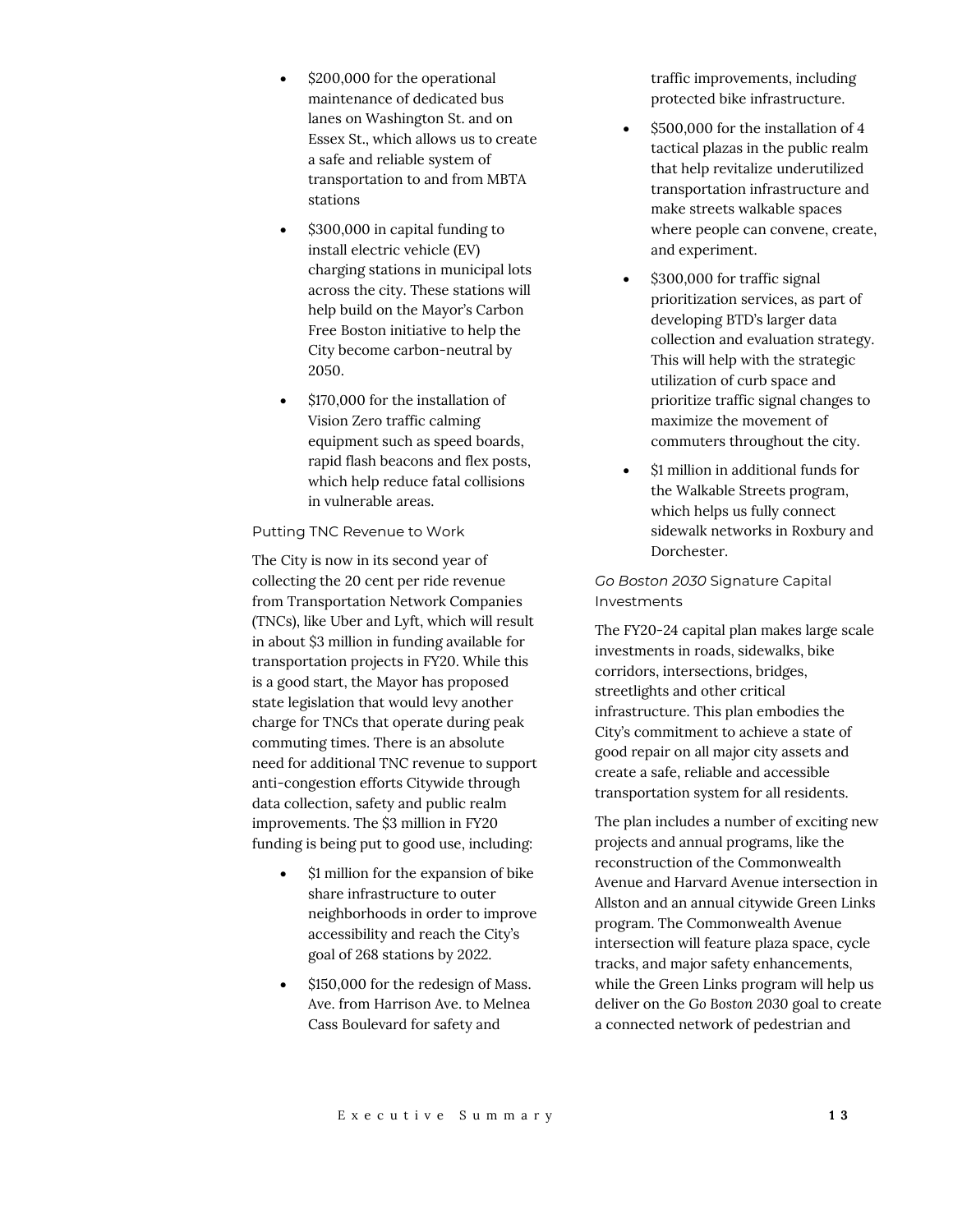bicycle paths that expand access to the City's green open spaces.

These two initiatives are among a suite of many projects to modernize, strength, and beautify Boston's streets. BTD hopes to make several signature design projects, like the one on Tremont Street, constructionready in FY20. Projects like this will improve pedestrian and bicycle safety in high crash areas and save lives in the longrun.

## State of Good Repair

The City is striving to reach a state of good repair on all major City assets, like roads, bridges, sidewalks and more. In this year's plan that includes tripling bridge repair funds, doubling the Walkable Streets project, and expanding the roadway resurfacing work across the city. Cityowned bridges are especially important. These vital connections allow people and commerce to move about the city, and replacing or upgrading them keeps Boston moving. Major bridge investments in FY20 include:

- Invest \$6 million in capital bridge maintenance across the City, including on the McArdle Bridge, Walworth Street, Meridian Street, and Glenwood Avenue Bridges.
- Fund the reconstruction of the Dalton Street Bridge, beginning in FY20.
- Rehabilitate the Dana Avenue bridge in Hyde Park.
- Complete design and begin construction on the new Long Island Bridge.
- Continue design on the Northern Avenue Bridge project.
- Continue construction on the North Washington Street Bridge.

For roadway safety, the City will dedicate additional funding to the Vision Zero

project as the City's aims to construct 15 neighborhood slow streets, complete 15 miles of protected bike lanes and fix 15 of the most challenging intersections in the next three years. The City will also continue to increase the investment in a citywide, multi-year campaign to bring all painted crosswalks, lane markings, bike and bus lanes into a state of good repair. Wellmarked roads with appropriate insignia help to reduce collisions and make roads safer for all residents.

# **Public Safety for a Growing City**

Robust, Effective and Accountable

The Boston Police Department (BPD) is one of the most well respected forces in the nation and its police-community relations are a national model. The BPD continues to work diligently with the community to fight crime and increase social resilience in every city neighborhood. But, a growing and evolving city needs a police force that is both responsive to their needs and reflective of its shared values. To that end, the FY20 budget proposes key investments in public safety.

A new Community Engagement Bureau has been established to oversee a citywide effort to further strengthen community policing, and will focus on ways to build relationships and trust between law enforcement and residents. With a growing population and changing neighborhoods, Boston needs a police force sized to meet the demands. In FY20, a recruit class of 120 will grow the city's sworn force by 15, in addition to the 30 officers that were added in FY19, to almost 2,230 officers. These additional officers will boost the City's policing capacity to the largest level in over a decade.

For FY20 the City budgeted \$2.3 million towards a phase-in of police worn body cameras. FY19 saw the beginning stages of rolling out police worn body cameras, including staffing and equipment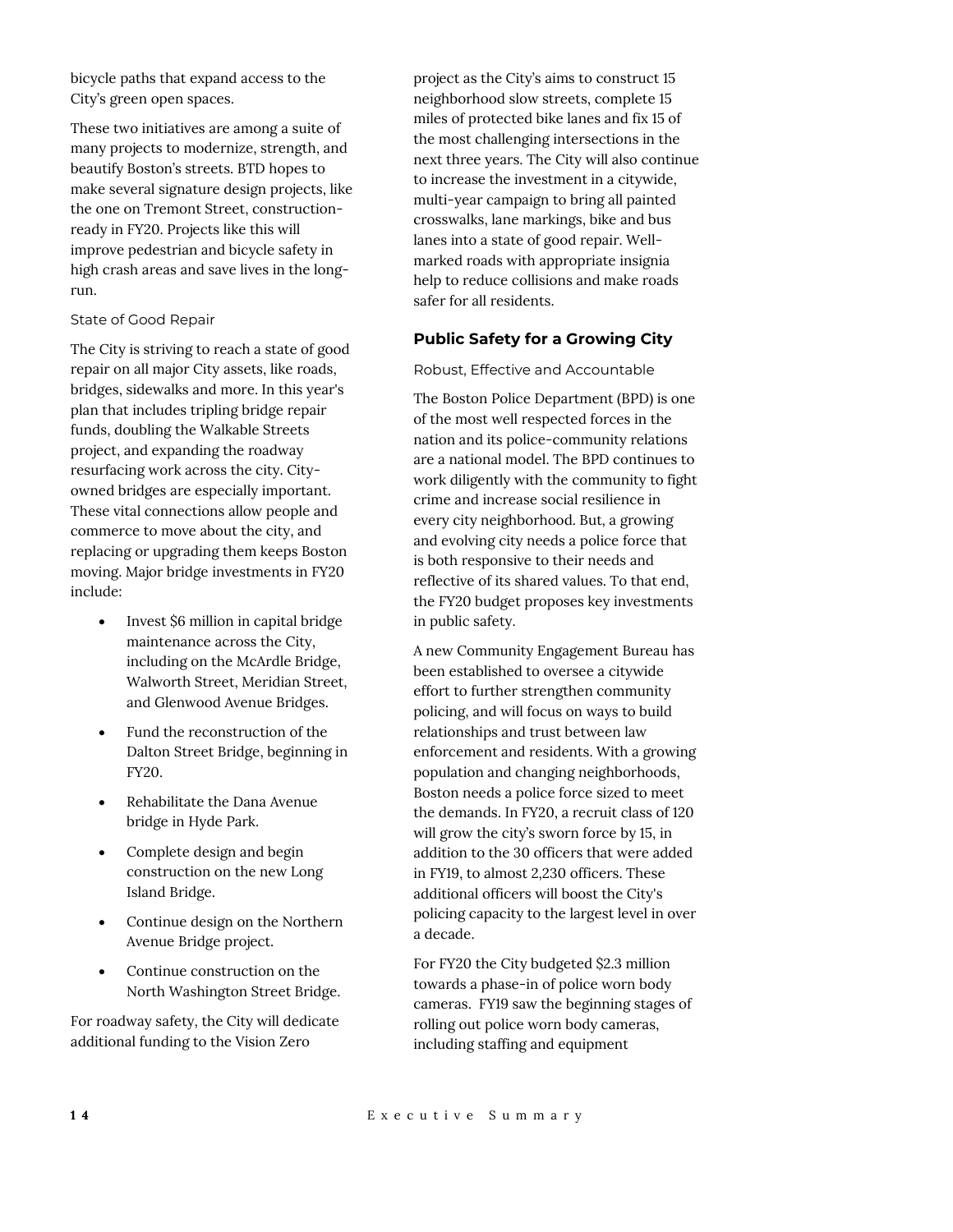purchases, and FY20 will continue the rollout.

The department will also continue to focus on new technological improvements including the roll out of a new record management system, additional mobile devices to officers not yet assigned one; security upgrades at the Police Headquarters, and the final year of the department wide \$56 million radio replacement project.

#### Reducing Response Times

Boston's emergency medical services provider, Boston EMS, plays a vital role in ensuring the safety of residents. Each year, they respond to over 126,000 incidents, often serving the City's most vulnerable. Mayor Walsh has made investing in EMS a priority since taking office:

- In FY17, the Mayor added 20 new EMTs which curbed the rising Priority 1 response times and reduced calls referred to private ambulances;
- in FY18, Mayor Walsh launched an innovative Community Assistance Team that uses data to change the way EMTs are deployed to areas including the Boston Common and Recovery Road to improve patient outcomes and ambulance utilization; and
- in FY19, the budget added 20 more new EMTs, bringing the total uniformed force to nearly 400 citywide.

The FY20 budget includes another Community Assistance Team and additional resources so that EMS can advance their efforts to hire a diverse workforce. These investments will allow the City's services to transform and expand as the City's population does the same.

#### A 21st Century Firefighting Force

A growing city like Boston requires a fire department outfitted for the 21st century that can protect the health and wellness of its first responders. The FY20 budget includes a significant technology investment in new equipment, including the replacement of eight fire trucks for a total of 47 over five years, the replacement of bio packs for tunnel rescue and a brush truck which enables BFD to respond to woodland fires. These investments will help ensure BFD has the tools it needs to respond when called upon.

Reflecting the Mayor's priority of firefighter health and safety, the Imagine Boston 2030 initiative to reduce cancer risks for firefighters is furthered in FY20. The budget continues a \$500,000 program to provide industrial level cleaning for firehouses. These funds will pay to thoroughly clean ductwork, replace ceilings and/or repaint where necessary, and replace fabric furniture that has become contaminated with potentially carcinogenic compounds. Combined with improvements to the standard operating procedures for fire fighters regarding bunker gear and personal cleaning after responding to fires, the goal is to make the fire house a cleaner, safer place to be. The FY20 budget also includes additional funding for hazardous waste removal from firehouses. The department continues to offer comprehensive training in nutrition, physical education, and mental resilience in order to further improve the health of its employees.

The FY20-24 capital plan will include other health and safety improvements to firehouse projects as a result of recent programming. Starting in FY16, the Fire Department, in conjunction with the Public Facilities Department, studied best practices for firehouse design. Key design changes include defined zones within the firehouse to prevent contamination of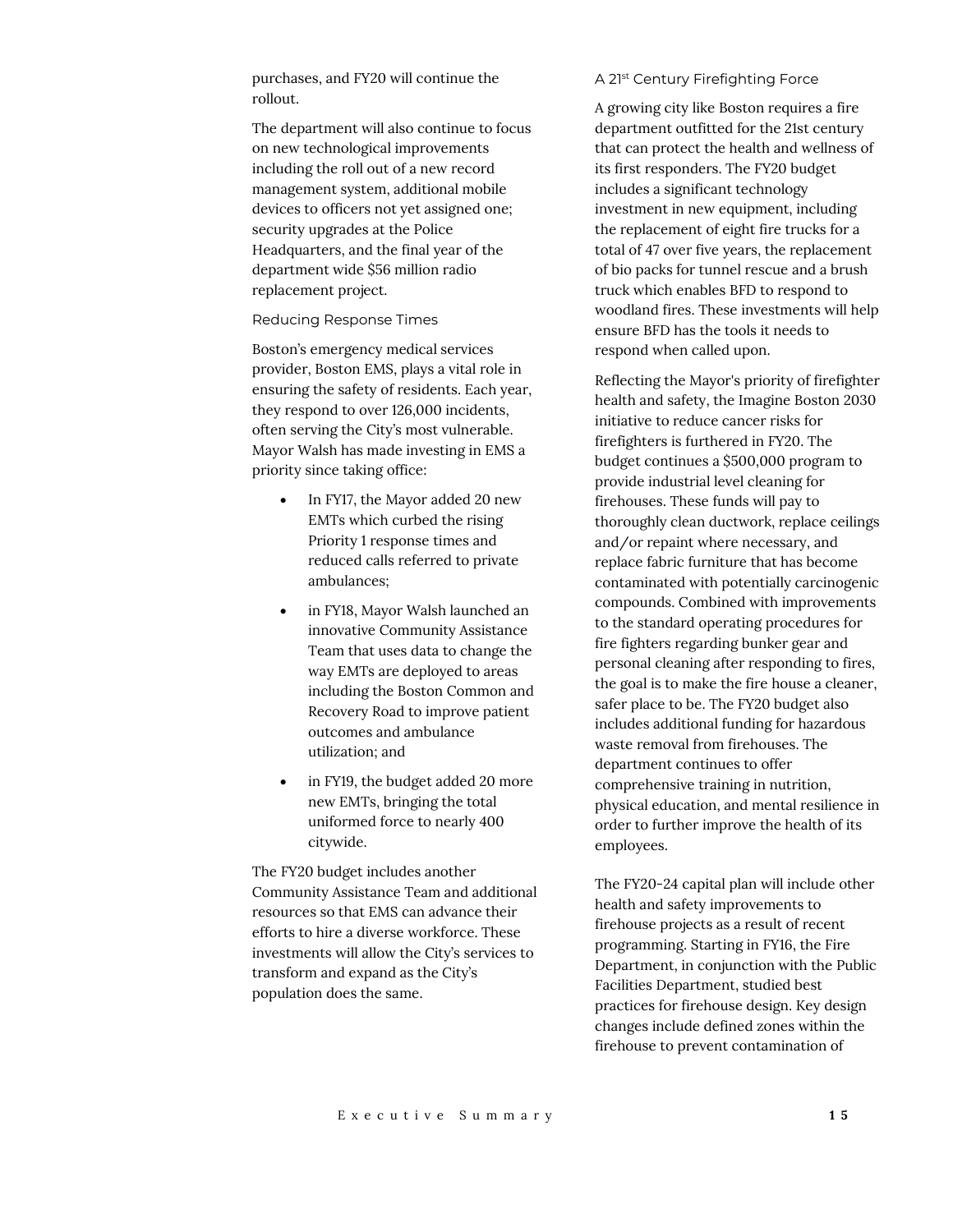living areas, along with improved personal and gear cleaning facilities. The results of this planning are reflected in the replacement of firehouses for Engine 42 and 17, at a total investment of \$48 million. Also, in FY20 the design phase will start for replacing Engines 3 and 37. These new houses will be among the first firehouses in the nation to reflect these design enhancements.

## **Supporting Residents**

#### Healthy and Active

Mayor Walsh understands how important it is to invest in the well-being of Bostonians. In FY20, departments citywide will continue services and supports for residents.

The Boston Center for Youth and Families (BCYF) will continue to grow its footprint in the city and reach more underserved children and neighborhoods. In FY20, BCYF will continue to make progress on capital improvements to sites in need of construction and repair. The FY20 budget includes investments that will allow BCYF to update some of their key technological infrastructure and offer new programming and expanded hours. The department will be able to hire two new full-time staff members to provide computer instruction at BCYF sites.

The Office of Food Access will add additional capacity and staff enabling them to expand their efforts to increase access to nutritional foods for all. Thanks to the FY20 budget, BCYF will also be able to increase the amount of engagement provided through their Growth, Intervention, Respect, Leadership, and Service for Girls (G.I.R.L.S.) programming. BCYF G.I.R.L.S currently serves over 2,000 girls each year.

Responding to Public Health Needs

In response to an increase in new HIV diagnoses in Boston, the BPHC will increase prevention and outreach efforts including

but not limited to testing, surveillance, and community engagement. BPHC will also begin a pilot program that helps individuals who are homeless and working with a case manager to start savings accounts.

The FY20 budget also includes a significant investment in BCYF's violence mitigation efforts. The Street Outreach, Advocacy, and Response (SOAR) Boston Program, formally known as the Streetworker Program, will grow by seven full-time staff members. It will also undergo strategic reorganization so that it can better serve the residents and community.

## Pathways to Careers

Keeping youth engaged is critical to their future success. The FY20 budget enhances and maintains successful programs that expose youth to opportunity through summer and year-round jobs. The City continues to invest in 3,300 summer jobs for youth and 500 school-year jobs to grow career paths and opportunities for younger Bostonians.

In FY20 the Police Department will again fund \$500,000 in youth development grants to complement the City's existing programs like Summer Jobs, the Shannon Grant program and the Safe and Successful Youth Initiative. In FY19, BPD distributed grants to 19 local organizations to provide education, training and other services.

## **Energy and Environment**

## Zero Waste Initiative

Waste removal and recycling services are among the most important core services the City provides, and Boston along with other local governments across the country are currently amidst an international recycling crisis. Rapid changes in macroeconomic trends, spurred by foreign and domestic regulatory policies, have created an unprecedented increase in what it takes to manage waste removal and process recycled materials. Across the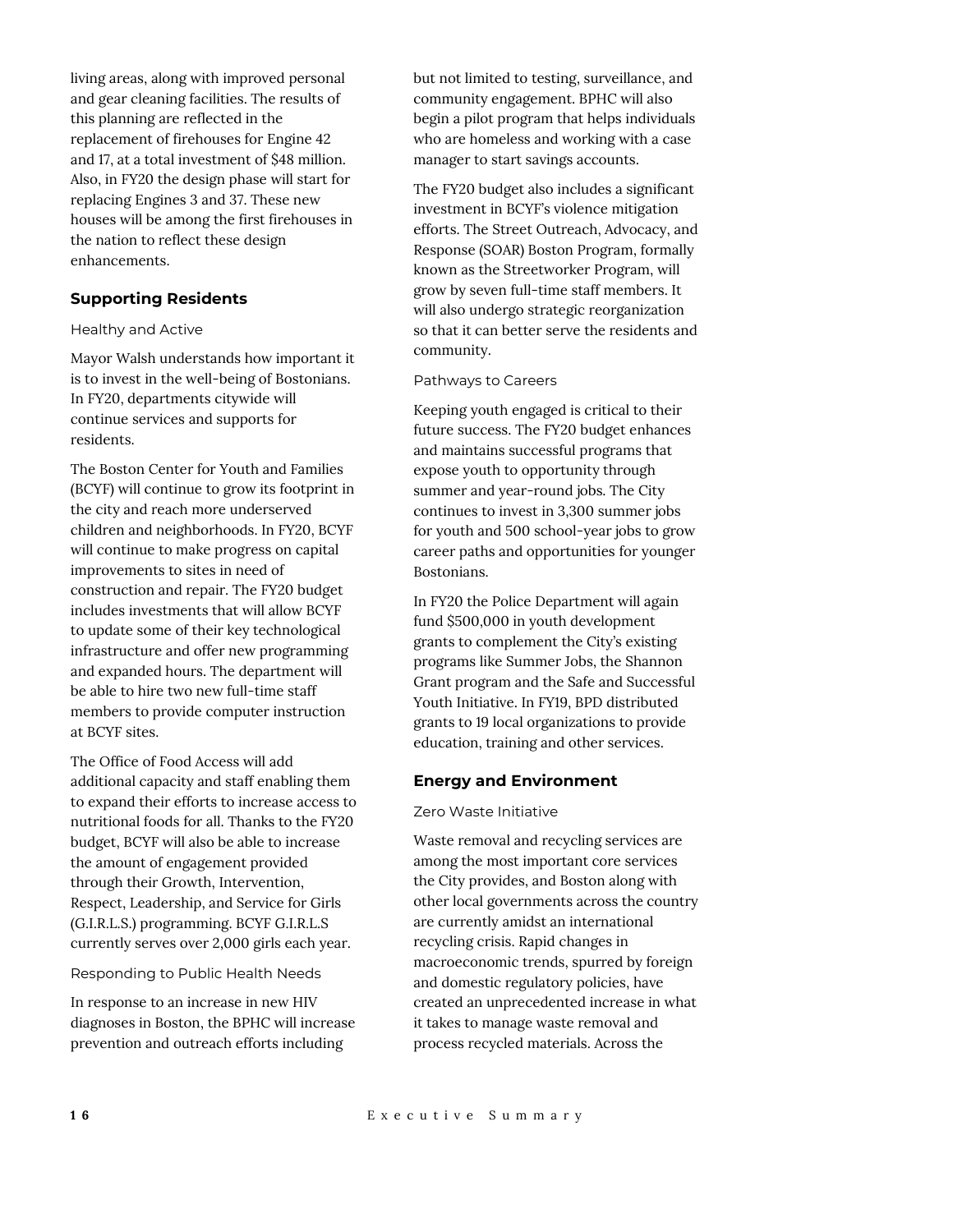country, cities are abandoning their recycling programs due to significant cost increases. Waste removal and processing costs continue to increase as a result of high demand and a limited supply of vendors. Boston is not immune to these changes and is facing an increase of over \$7.9M in FY20, a 20% increase from FY19. But Boston is not sitting back, and the City is proactively addressing emerging issues with the City's recycling program and launching a new Zero Waste initiative, because the status quo will not work going forward.

The Zero Waste initiative was launched in 2018 with the goal reducing, repairing, and reusing all materials in the City. The Zero Waste Boston initiative strives to move Boston toward zero waste through planning, policy, and community engagement. The City is dedicating \$460,000 to fund the initial recommendations of the Zero Waste report through the Environment, Parks and Public Works Departments. Through this increased funding and the Greenovate program, the City is looking to bring about increased participation in the shared goal of reducing waste.

The Parks department, with the help of a grant from Coca Cola, will be purchasing a new waste packer that will allow the department to expand the recycling program within the Parks system. The Parks department will also begin a new recycling program in Dorchester and Mattapan. But the City's commitment to a clean and sustainable Boston starts at home, which is why the City is funding the year-round delivery of free recycling carts across the city. This will double the number of carts currently delivered to residents, upon request, through the 311 hotline.

#### Preparing for Climate Change

The City is at the forefront of recognizing and addressing the risks of climate change. In 2015, the City created its first climate

action plan and during the summer of 2019 will release a new, updated version of the climate action plan. In 2016, the City added a comprehensive climate vulnerability analysis called *Climate Ready Boston*. Inspired by the Paris Agreement, the City raised its goal to be carbon neutral by 2050 and announced a \$2 million investment to protect the City from rising sea levels and \$10 million to make municipal buildings more resilient and energy efficient. Since 2013, Boston has retained its title as the most "efficient city in the United States" as named by the American Council for an Energy-Efficient Economy.

As part of the FY20 operating and FY20-24 capital budget, the City plans to maintain a position of leadership in climate preparedness. In late 2018, Mayor Walsh pledged that 10% of new revenue in the capital budget would go toward climate resiliency. These include investments in Fort Point, Moakely Park, Climate Ready Boston Harbor and climate resilient investments in parks, open spaces and infrastructure across the City.

#### Renew Boston Trust

The Renew Boston Trust has systematically identified energy projects in the City's 300+ buildings to both lower energy bills and reduce emissions. The City finances the program through general obligation bonds and utilities efficiency incentives, and it will be paid for from reduced energy consumption at City departments. Construction began on the \$10.7 pilot Phase 1 project in February and is expected to be complete by spring 2020. Planning is beginning on a \$35 million Phase 2.

These types of investments will help Boston hit its carbon neutral target by 2050. The City is looking at reducing its energy bills by using an automated system to identify savings opportunities, procure the most cost effective energy, and review each statement from the City's thousands of utility accounts.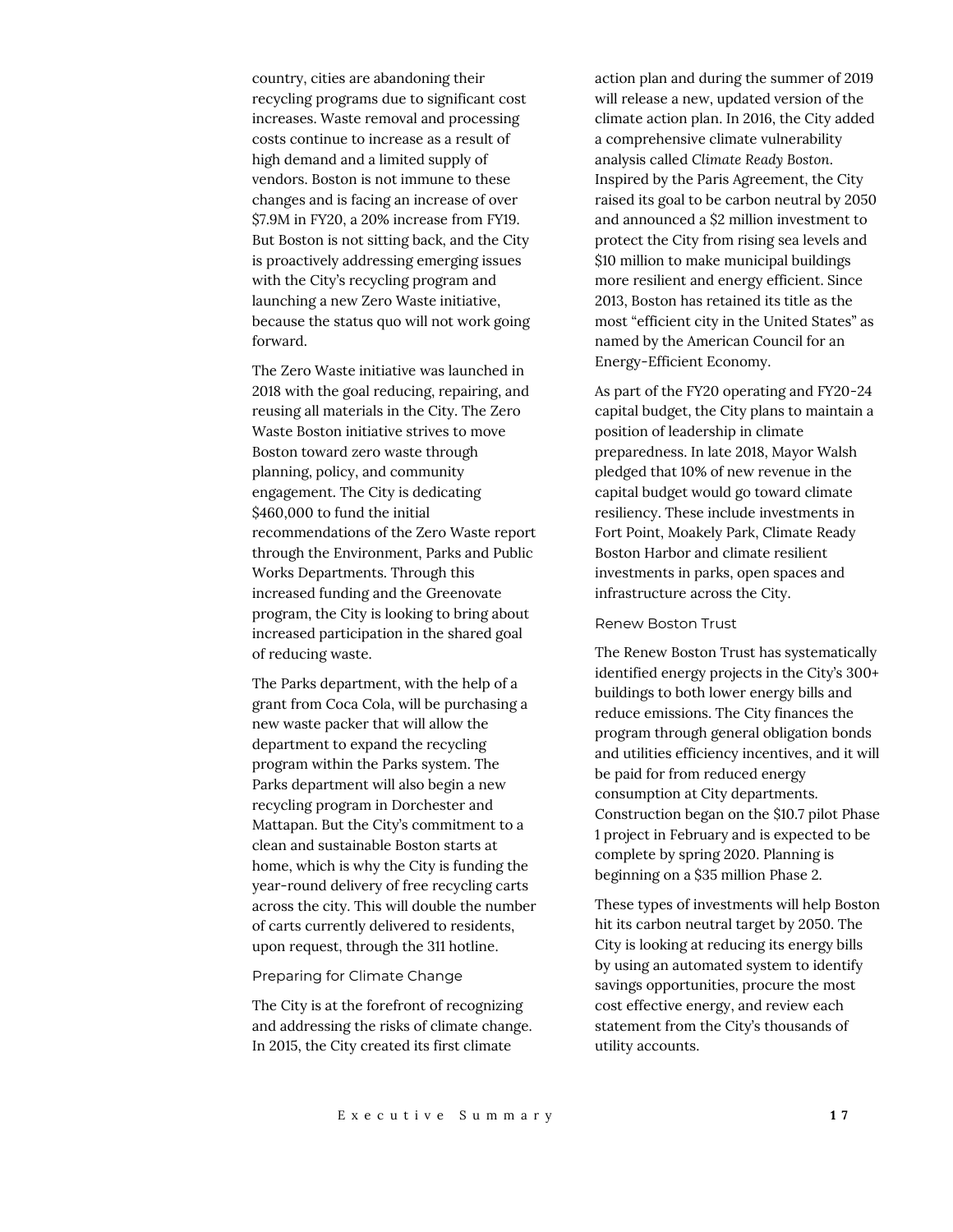## **Prosperity and Equity**

Advancing Racial Equity, Diversity and Economic Mobility

The City of Boston continues to be a thriving City, attracting new companies, jobs and opportunities. But Mayor Walsh knows the City must ensure every resident can reach their full potential regardless of their background, and remove the barriers of systemic racism that hinder Bostonians from having access to opportunities. The FY20 budget continues to deliver on that promise through meaningful investment that looks at the root problems of systemic racism and ensures Boston is a city where everyone thrives.

The Boston Economic Development Center (EDC) which began at the end of 2019, is a new initiative that brings the power and promise of economic development into the community. A series of workshops, trainings and listening sessions, the EDC seeks to focus on three key areas: Equity and Inclusion; Business Development and Job Growth and; Placemaking and Community Economic Development.

As emerging industries take shape, including recreational marijuana, the City is trying to ensure that all can benefit equitably from new opportunities. The FY20 budget includes both new staff and resources to increase Boston's capacity to effectively manage and promote equity and inclusion in the cannabis industry.

To help with Boston's growing mobile business landscape, a new business manager has been added to the staff to ensure that current and future mobile business owners have the resources and assistance that they need. The initial focus will be on Food Trucks, but as new and innovative mobile businesses come on line, the Office of Economic Development will be ready to assist.

Supporting Diverse and Reflective Public Safety Departments

Since Boston is a diverse city, the FY20 budget strives to have diversity reflected in the City's public safety officers, including Police, Fire, and Emergency Medical Services.

EMS will create a staff position to continue efforts to recruit diverse candidates and funding to continue a scholarship program removing financial barriers for interested recruits. With respect to the Police Department, the City is building on the success of the Police Cadet Program that annually recruits a diverse group of young people. Of the 35 current police cadets, 66% are people of color and 34% are female. The City will add another class of 20 in the Spring of 2020, this will be the fourth cadet class since the relaunch of the program in 2016. The FY19 Police Recruit Class was the first to include eligible cadets; 21 are expected to graduate from the academy in June. These cadets continue to provide a stable pipeline of diverse young people from neighborhoods for future police officer classes. With the success of the Police program, the City and Fire Department look to add a new cadet program, a training program for Boston's youth seeking a career in firefighting. While the City needs State law to be changed to begin the program, the FY20 budget includes funding for the new Cadet class.

Ensuring Every Bostonian is Counted

The upcoming 2020 Federal Census will serve as the basis for Federal funding, Congressional representation, and inform future City of Boston policies. The current Federal climate leaves little hope for adequate resources to robustly implement the 2020 Census, placing even more pressure and more importance on local efforts to ensure participation in the census. New outreach staff and \$100,000 in funding to augment and promote the 2020 Census will provide opportunities to raise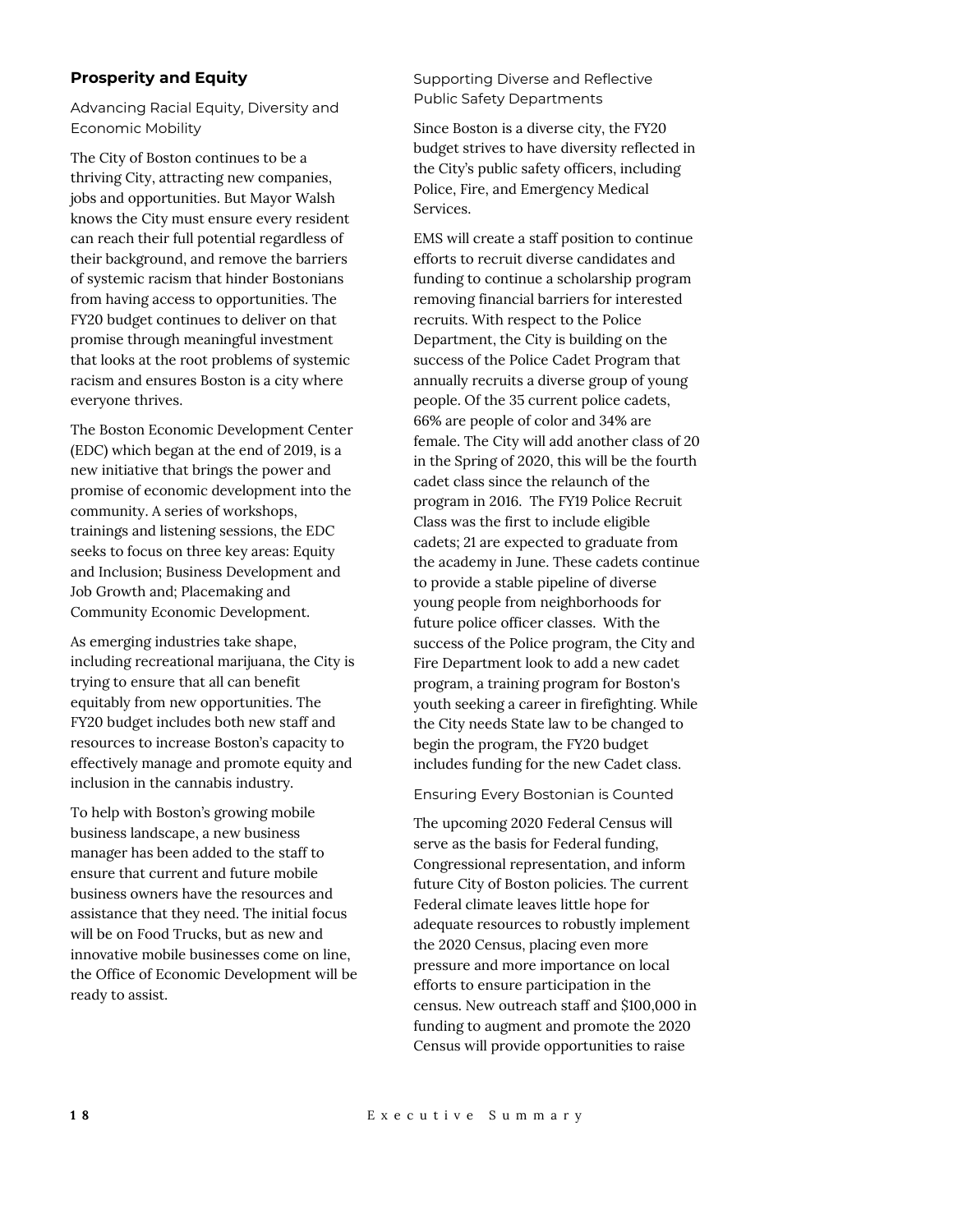awareness about the Census, with a particular focus on harder to reach populations: students, children, recent immigrants, households with poor internet access, and non-English speakers. These investments in FY20 will ensure Boston is dedicated to safeguarding every person who lives in Boston is counted.

## **Parks and Open Space**

Implementing *Imagine Boston 2030*'s Open Space Goals

Boston has ambitious plans for its signature parks and open spaces. Implementing *Imagine Boston 2030*'s open space goals will allow the City to ensure open spaces remain vibrant community hubs and serve as strategic natural resources in the City's efforts to prepare for climate change. The operating and capital plan includes significant new funding to make real progress in the coming years carrying out renovations and restorations of these natural resources and community spaces.

To date, the Walsh Administration has increased the Parks Department's operating funding by \$5.7 million or 32% and in FY20 will dedicate \$17.7 million to new capital projects in Boston's parks. These include parks in every neighborhood, but also some of the Cities signature parks, like Franklin, the Boston Common, Moakley Park and Harambee Park.

At Franklin Park, long considered the crown jewel of Frederick Law Olmsted's Emerald Necklace park system, current projects like the Pathways project are complete. Master planning is also underway on the \$23 million Franklin Park and \$23 million Boston Common revitalization projects.

The Moakley Park Master Plan project has also begun and design work will be funded beginning in FY20. This multi-use park will be designed with climate resilience at the forefront so that the entire City will be able to enjoy the park for years to come. At Harambee Park, Phase 1 is complete, Phase

2 is underway and Phase 3 will start design during FY20.

In FY20, planning for major renovation and restoration of Copley Square will begin for this historic and widely used space. The new design will focus on climate resilience along with better programmatic use for the space.

#### Ensuring Accessible and Equitable Parks

In October of 2018, Mayor Walsh was proud to announce that all Boston residents lived within a 10-minute walk from their home, a major accomplishment, and only the second major city to do so in the United State. But, Mayor Walsh knows there is still work to be done to ensure the best park system in the world. In FY20 the City is prioritizing activating and re-envisioning Boston's parks and is taking concrete steps to implement Imagine Boston 2030's open space goals. The operating and capital plans include significant new funding to make real progress in the coming years carrying out renovations and restorations of these natural resources and community spaces.

Maintaining, renovating and upgrading Boston's parks continue at a rapid pace. Construction will continue at Noyes Playground in East Boston; Reservation Road Park in Hyde Park; and Garvey Playground and McConnell Playground, both of which are located in Dorchester. Construction of Martin's Park in the Seaport will be completed in FY19, as well as Ramsay Playground in the South End.

During FY20, design will continue for eight neighborhood playgrounds, including Thetford-Evans and Dorchester Park, in Dorchester; Amatucci Playground and Stonehill Park in Hyde Park; and Walker Playground in Mattapan. Other FY20 investments include neighborhood playgrounds like Malcolm X Park and Bynoe Park, in Roxbury; Mother's Rest at Four Corners and Robert F. Ryan Play Area, both in Dorchester; and Hynes Playground fields in West Roxbury. Roslindale Wetlands will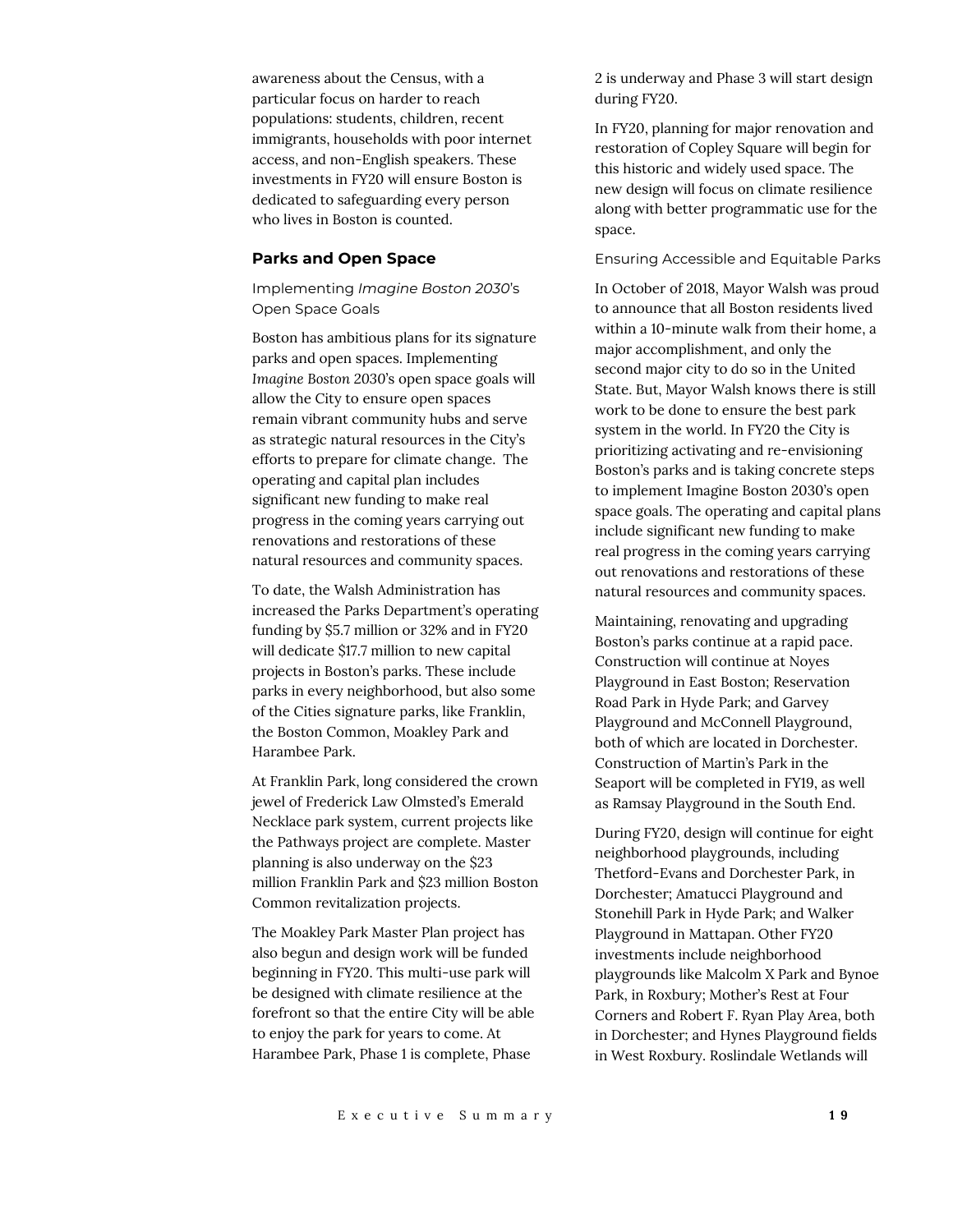also receive new funding for trail and wetland restoration.

Boston's street trees, the city's largest and most mature are important for urban cooling, CO2 capture, as well as promoting air and water quality and fighting topsoil erosion. FY20 will see a continued commitment with \$100,000 for the care of trees and urban forestry.

Sports and activities drive much of the use in City parks. Maintaining playing fields is crucial to their enjoyment and longevity. Continuing into FY20, the City will invest in a rotation of small renovations to neighborhood ball fields to keep them safe and playable. This investment will allow the Parks Department to aerate, edge, top dress, seed and level ballfields every 5-7 years on a rotating basis. Beginning in FY20, the City will invest in a similar rotation, focused on maintenance of artificial turf athletic fields, to ensure they remain safe and useful.

## **Arts and Culture**

#### Investing in the Arts

The City continues to infuse more art into the fabric of city life through groundbreaking investments highlighted in *Boston Creates*, the Mayor's cultural plan for the City. The FY19 budget features increased support to Boston's arts and culture ecosystem.

In FY20, the City will invest in sustaining key grant making programs for individual artists. The Opportunity Fund offers small grants to support artists in activities that help them share their work with the public, teach others, continue their professional development, and hone their skills. To date in FY19, 706 artists have applied for the fund, and 291 have been awarded grants. The Artist Fellowship Award was created in response to feedback in the *Boston Creates* process that the City identifies new funding streams for Boston artists. The fellowship

supports elevating Boston creatives, and five artists are awarded each year.

The City will also allocate new operating funds to continue the Boston Artist-in-Residence (AIR) program, which enables artists to work on projects that help reframe social conversations, and explore the ways they can use art and media to bolster City initiatives. In FY19, 7 artists-inresidence were selected and developed projects focused around resilience and racial equity.

The Percent for Art program was included for the first time in the FY18-22 capital plan, and since that time the City has added \$3.4 million to support public art. In the FY20- 24 capital plan, the City will commit an additional \$10 million through FY24. This funding will help create more permanent public art in places like the Dudley Branch Library and the new Area A-7 Police Station in East Boston.

## Building Thriving Community Libraries

Library branches serve as the cornerstones of Boston neighborhoods. The FY20 operating budget and FY20-24 Capital plan significantly invests in construction and capital investments as well as additional books, programming, and community outreach to ensure the strength of local branches throughout Boston.

In FY20, the City of Boston will expand access to print and digital resources through an additional \$400,000 spent on revitalizing branch collections. This will reduce wait times and ensure materials are up-to-date. In addition to an increase in resources, the Library will increase youth and teen programs by adding additional librarians dedicated to these age groups. This investment is a consequence of the popularity and growing demand for existing youth and teen programs.

As the Library invests in additional resources and programming capacity, it is also dedicated to ensuring a positive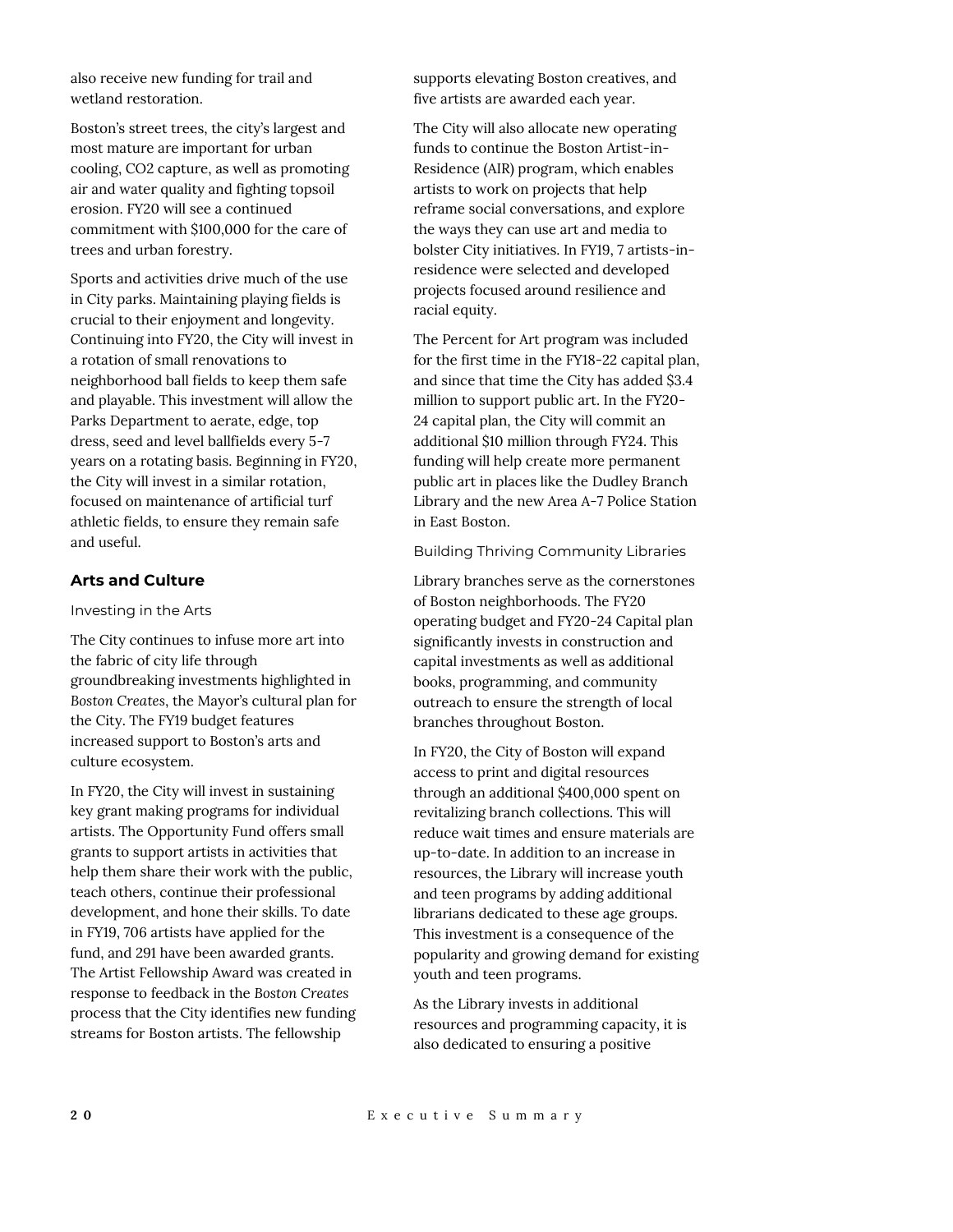experience for all patrons. The FY20 operating budget funds increased security across the branches. Additionally, the City will ensure that vulnerable patrons have access to critical resources. The Library will expand its partnership with Pine Street Inn to further outreach efforts.

The Library's FY20-24 capital plan continues to invest in revitalizing community branches throughout Boston. A number of capital projects will begin in FY20. These include:

- Construction of a new Adams Street Branch Library will begin.
- A major renovation project at the Roslindale Branch Library will also begin. The project includes a new entrance and a major redesign of the interior space.
- Construction for a comprehensive building renovation will be completed at the Dudley Branch Library.
- A programming study for a new Fields Corner Branch Library will be completed and programming studies for the West End and Codman Square will begin.
- A renovation project at the Central Library in Copley Square is underway and will enhance preservation of historic special collections of rare books and manuscripts.

#### **Technology**

## Securing the City of Boston

Cyber Security is a real threat facing cities across the country and the City's Administration and Finance Cabinet and Department of Innovation and Technology (DoIT) are prioritizing investments to ensure the City's information and data is protected. In 2019, the City's Cyber Security team launched a new Identity and Access

Management solution, which secures the City of Boston's technology systems while providing convenient and reliable access for users. The City also named its first Chief Information Security Officer to lead the Cyber Security Team, and spearhead efforts to strengthen cyber security capabilities across the City. In FY20, the City is investing \$100,000 in a City-wide cyber security audit to assess the City's needs moving forward.

#### Citywide Radio Project

The City of Boston currently operates multiple radio systems which serve public safety agencies (Police, Fire, EMS) and other critical operations (Public Works, Transportation, Public Health Commission, Parks). In FY20, the City is investing in a feasibility study to determine the most cost effective and efficient way to create a longterm management system for the City's radio systems.

The assessment will lay out a strategic roadmap for radio, and determine the most cost effective and efficient ways to expand and sustain the infrastructure that supports the radio systems of multiple city departments. The City has also budgeted \$12.5 million to support upgrades for Citywide radio systems pending the results of the assessment.

#### Technology Investment Optimization

In FY19, the City launched a new process to evaluate and optimize technology investments in City departments. Through collaboration between the Office of Budget Management and DoIT, the City continued to improve the way it defines the operations needs of City departments, identifies the appropriate technological solutions, and calculates anticipated rate of return. The first round resulted in \$3.6 million in new projects across the City. The second year of the program, FY20, will include \$1 million of investments, including: